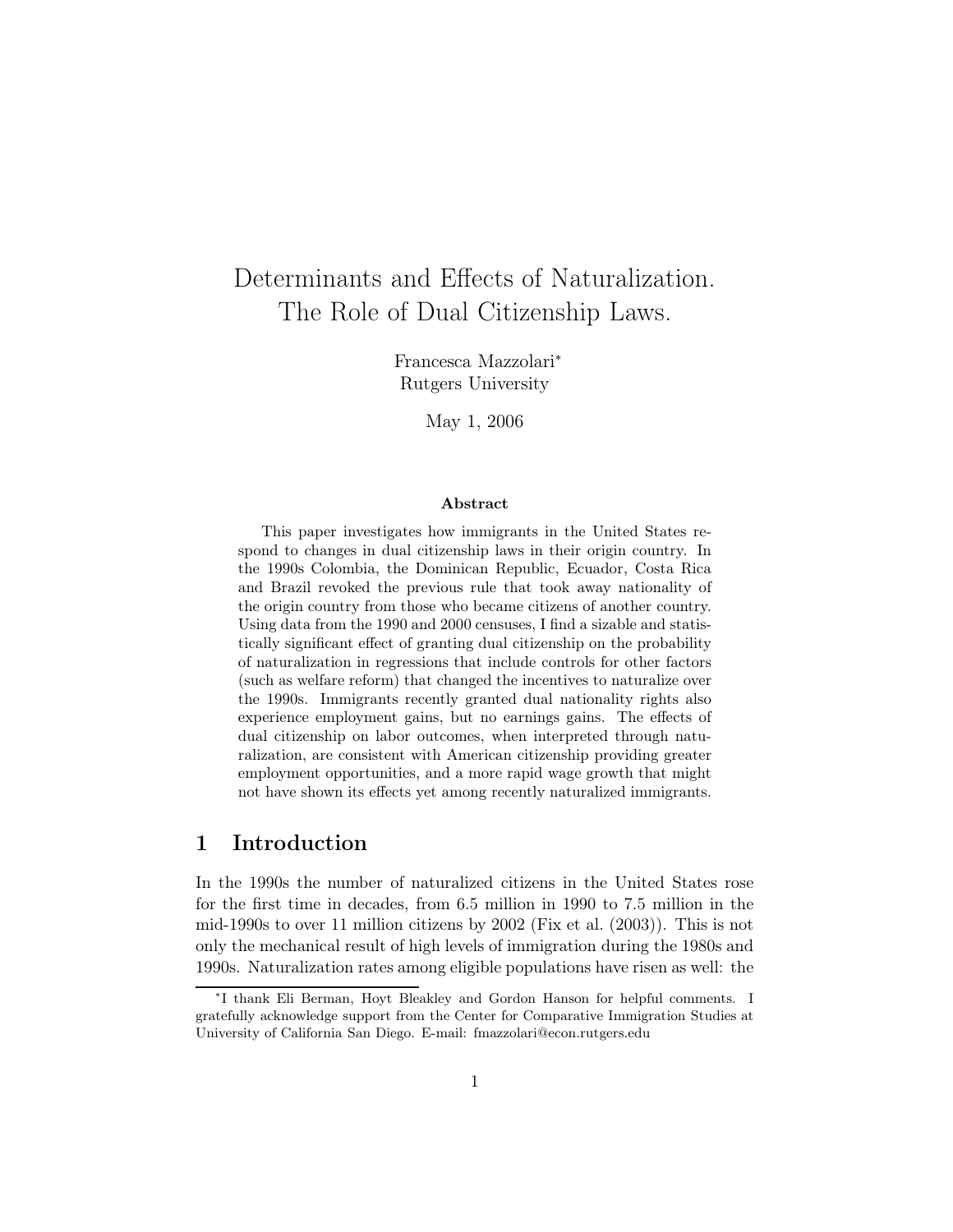share of legal immigrants who had naturalized rose from 39 percent in 1996 to 49 percent in 2002 (Figure 1). These trends in naturalizations and the continuing high levels of legal immigration make it increasingly important that we understand the determinants and consequences of naturalization.

A large amount of research, mostly outside of economics, has documented a positive association between citizenship and immigrants' levels of formal education, occupational status and family income. Cross-sectional evidence suggests that naturalized citizens experience better labor outcomes than noncitizens even after controlling for years since migration. Immigrants who meet the admission, age and residency requirements for naturalization decide whether or not to apply for citizenship, however, so there could be selection effects that hinder a causal interpretation of cross-sectional evidence. A longterm commitment to residence in the United States may explain both the decision to naturalize and higher wages, due to an investment in U.S.-specific human capital that predates the acquisition of citizenship. Immigrants who naturalize may also have different unmeasured productivity than immigrants who do not naturalize.

On the other hand, for economic, social and psychological reasons, there could be causal effects of citizenship on immigrants' labor outcomes. First, citizenship may provide greater employment opportunities. Not only is citizenship required for certain jobs in the United States (for example, in many federal agencies and in the public safety industry), but also the act of naturalization may remove employment barriers other than those stated by the law. Discrimination by employers or a concern that non-citizens are less committed to the job and more likely to return to their home country might cause naturalized citizens to be preferred in the hiring process over non-citizens. Second, the benefits of citizenship include eligibility for various fellowships and educational programs, so that naturalization may influence employment opportunities and earnings through education. Also, because naturalized citizens gain some selected rights –such as the chance to influence the political outcomes by casting their vote or by running for political offices, full access to public benefits, the right to residential security– their self-esteem may rise and they may feel increased pressure to succeed and more motivation to acquire additional skills valued in the U.S. labor market. So citizenship may foster the development of skills that increase productivity.

In order to explore the causal effect of naturalization, I use presumably exogenous variation in naturalization rates among immigrants residing in the United States caused by the fact that some important sending countries (Colombia, the Dominican Republic, Ecuador, Costa Rica and Brazil) changed their laws to permit dual citizenship during the 1990s. A utility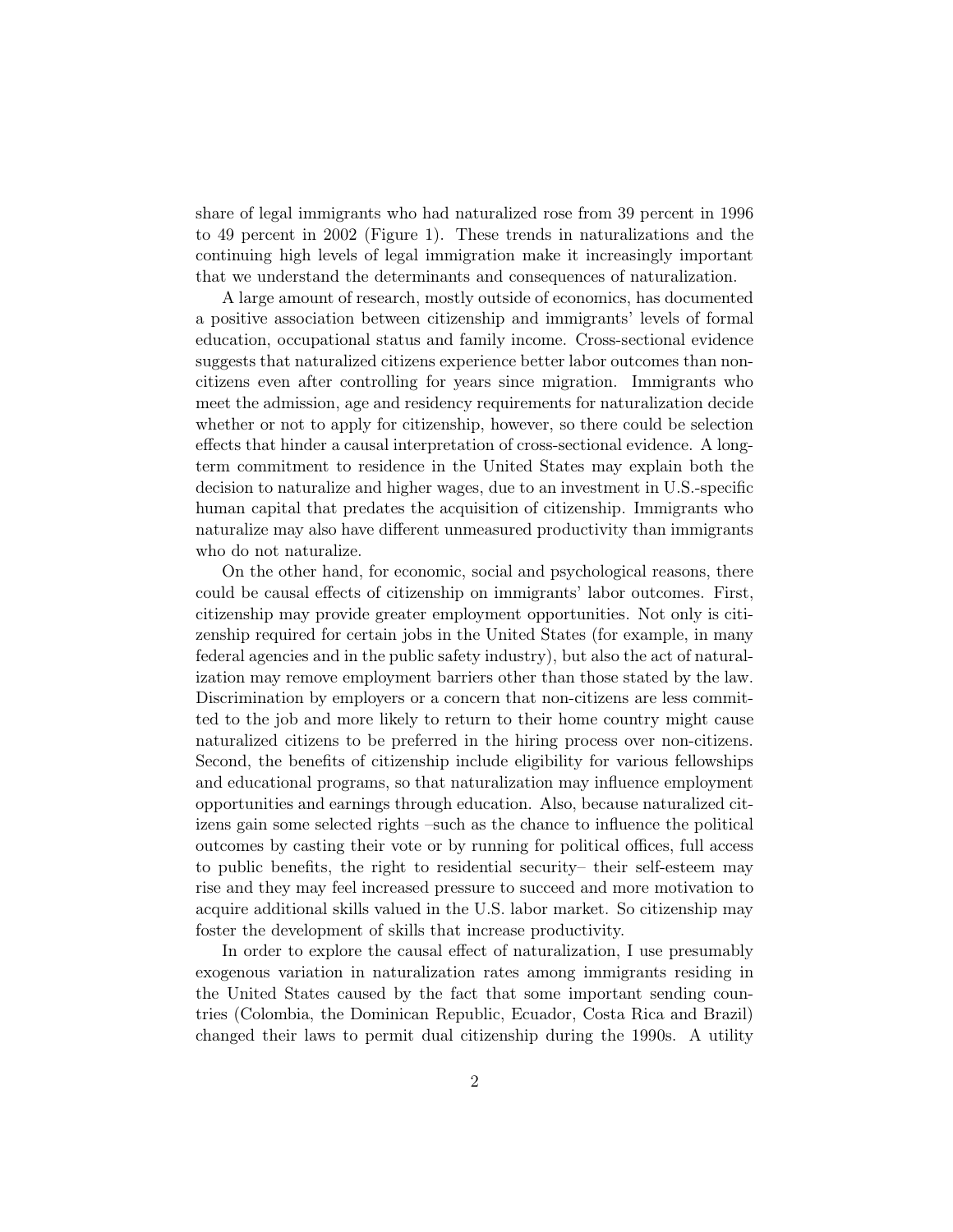maximizing framework predicts that, everything else being equal, immigrants coming from a country that has recently allowed dual citizenship should be more likely to naturalize because of the decrease in a major cost of naturalization, specifically the need to forfeit rights in the country of origin. This cost is plausibly not related to unmeasured productivity characteristics in the U.S. labor market. If this is true, it is possible to interpret the effects of dual citizenship on labor outcomes as evidence of the causal effects of naturalization.

First, to assess the effects of the recognition of dual citizenship on the propensity to naturalize I use data from the 1990 and 2000 censuses to compare the change over time in naturalization rates of immigrants coming from countries that newly allowed dual citizenship to the change over time in naturalization rates of immigrants from Latin-American countries that did not change the law. The critical assumption of this strategy is that in the 1990s changes in dual citizenship policies are the only source of systematic differences in the incentive to naturalize by origin country. The advantage of using individual-level data as opposed to administrative data is that I can specify a model for the probability of citizenship in which this assumption is likely to hold. In particular, allowing the effects of socio-demographic characteristics to differ over time reduces the likelihood that other factors affecting the incentive to naturalize in the 1990s (such as welfare reform) are systematically related to country of origin.

After showing that the estimation results provide strong support that changes in dual citizenship laws are correlated with naturalization, I estimate the relationship between dual nationality rights and labor outcomes. The inclusion of socio-demographic characteristics and state of residence by year effects controls for changing local labor market conditions and changing returns to skills over the 1990s. In these specifications dummies for country of origin by year should not pick up any of these confounding effects. Immigrants from countries that newly granted dual citizenship are found to experience employment gains in 2000 relative to immigrants from other countries. They do not experience earnings gains, however. On the contrary, they are estimated to earn relatively less from self-employment activities than other immigrants. Higher employment among immigrants recently granted dual citizenship rights is consistent with naturalization providing greater employment opportunities. The findings of no earnings improvements are puzzling in light of evidence of higher employment. One possible explanation for these results is that naturalization leads to more rapid wage growth rather than a one-time boost in pay, as shown to be the case for young male immigrants by Bratsberg et al. (2002). Wage growth might just have begun, or the costs of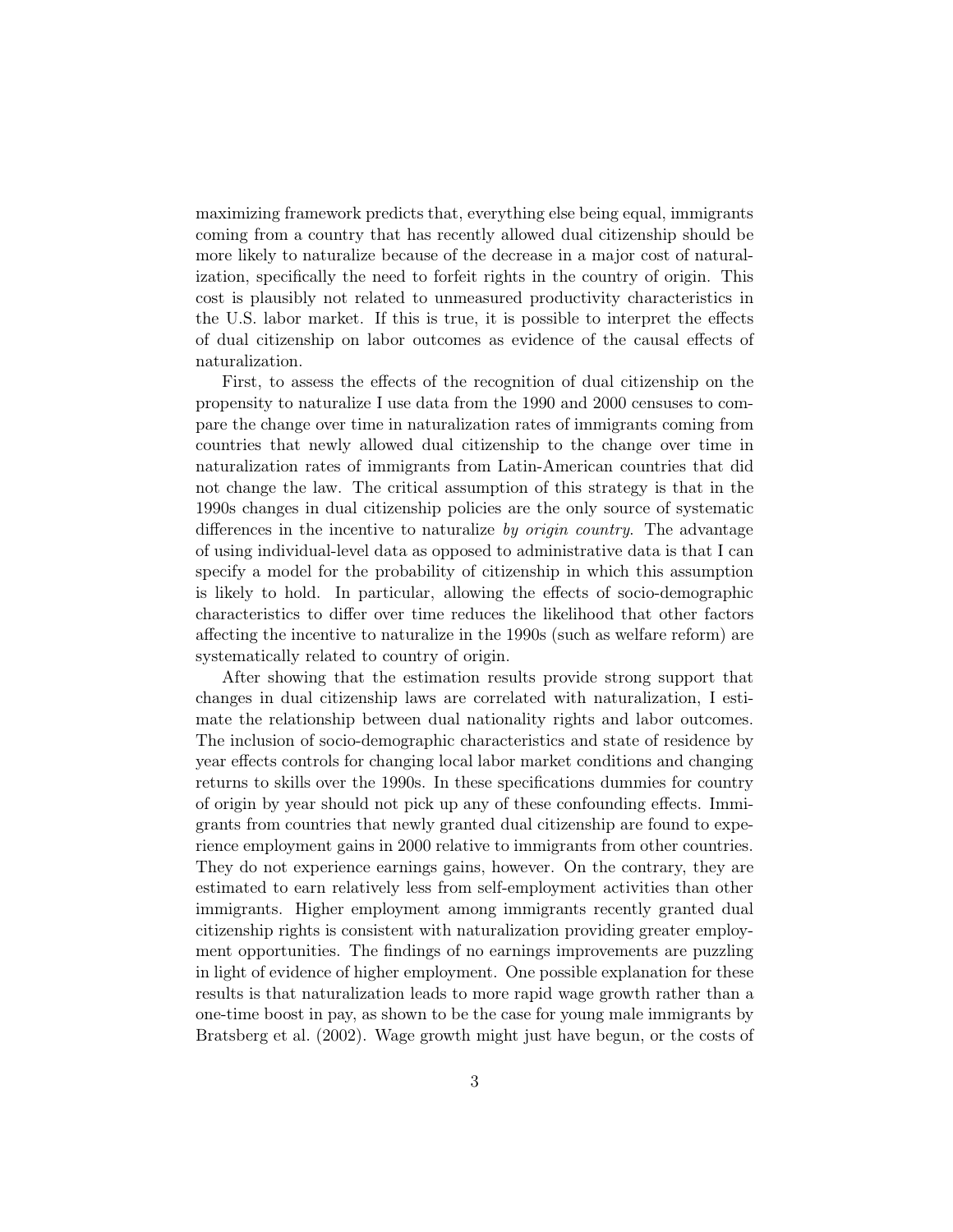starting a new business might still be high relative to revenues for recently naturalized immigrants.

The remainder of the paper is organized as follows. Section 2 illustrates the estimation issues involved in a regression for the returns to naturalization and discusses the role of dual citizenship rights both for the understanding of the decision to naturalize and for the identification of the effects of naturalization. It also provides some details on the practice of dual nationality in the United States and briefly describes recognition of dual nationality by the countries that are the focus of the paper. Section 3 presents the data drawn from the 1990 and 2000 censuses and the sample restrictions. Section 4 reviews other factors besides changes in dual citizenship laws that could explain naturalization trends in the United States in the 1990s and then presents estimation results for the relationship between naturalization and dual citizenship. Section 5 discusses reduced form estimates of the effects of dual citizenship on labor outcomes and Section 6 concludes.

## 2 Background

For labor outcome variables such as employment or wages, consider the generic estimating equation

$$
Outcome_{ijt} = \alpha + C_j + Y_t + \gamma N_{it} + x_{it}\beta + v_{ijt}
$$
\n<sup>(1)</sup>

for a foreign-born individual i from country j observed in year t, where  $C_i$ and  $Y_t$  are country of origin and year fixed-effects,  $N_{it}$  is an indicator of whether or not the individual is a naturalized citizen and  $x_{it}$  is a row vector of exogenous explanatory variables. Ordinary Least Squares (OLS) applied to (1) may lead to biased estimates of  $\gamma$  (the return to naturalization). The reason is that citizenship status is determined by individual choices.

#### A model for the decision to naturalize

Under U.S. immigration law, immigrants granted legal permanent residence (holding a "green card") are eligible to naturalize once they are at least 18 years  $old<sup>1</sup>$  and have continuously resided in the United States for 5 years (3 years in the case of spouses of U.S. citizens). In the utility maximizing framework, immigrants who fulfill the requirements to naturalize decide to apply for citizenship if the benefits exceed the costs. Citizenship grants immigrants certain political and social rights to which permanent residents are

<sup>&</sup>lt;sup>1</sup>Children residing in the U.S. can naturalize with their parents.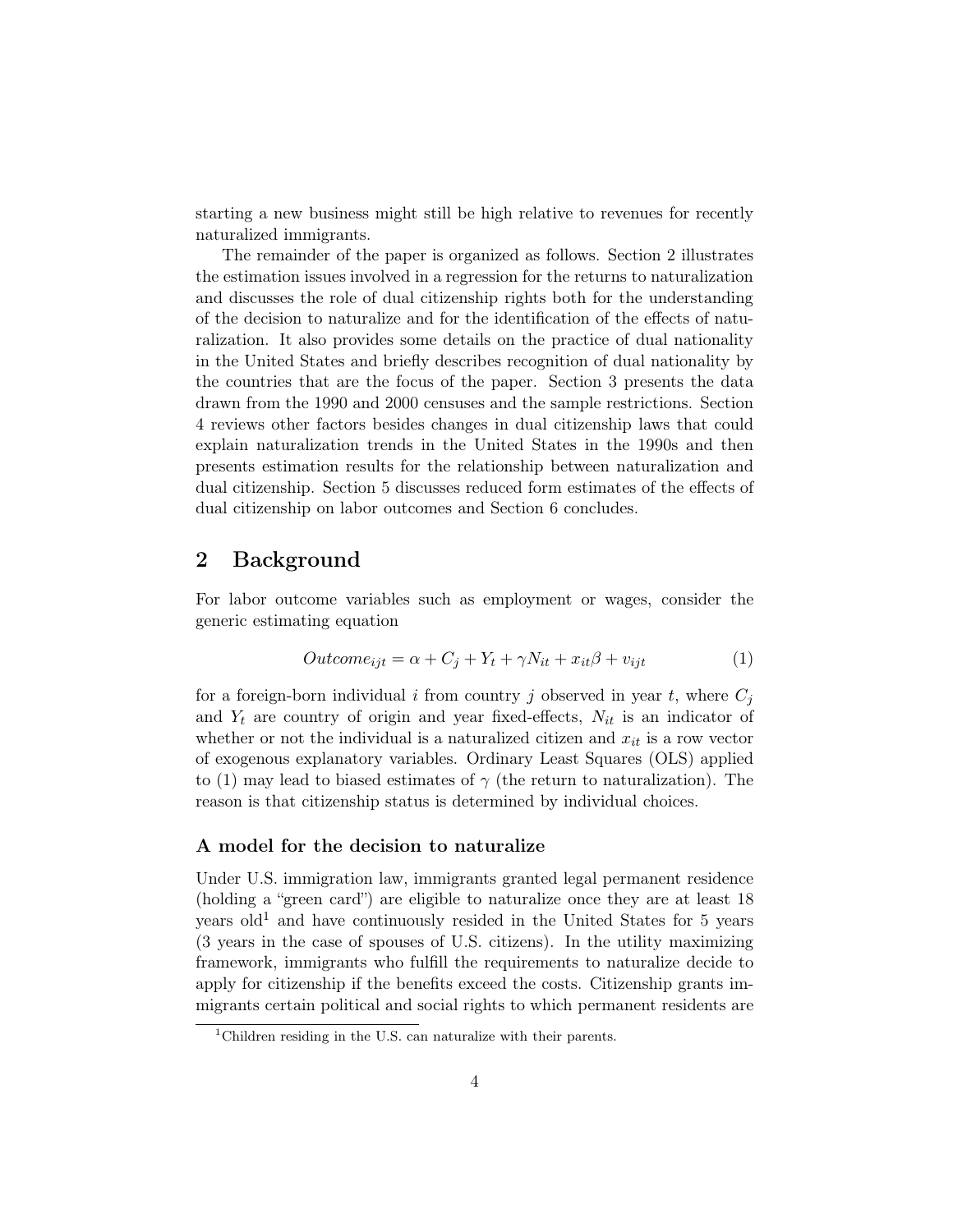not entitled, such as the ability to vote, and therefore to influence political decisions and outcomes. The importance of citizenship has risen since the mid-1990s, when welfare and illegal immigration reform based access to public benefits and selected rights increasingly on citizenship.<sup>2</sup> Citizenship also makes it easier to sponsor relatives<sup>3</sup> and may provide greater employment opportunities.

There are also costs to citizenship. There are costs related to the naturalization process: to naturalize, applicants must pay a fee, $4$  demonstrate the ability to read, write, speak, and understand English, and pass an examination on U.S. government and history. Some immigrants can find the naturalization procedures too complex or be afraid to fail to pass the examination.<sup>5</sup> In addition, depending on the dual citizenship laws in the country of origin, those who naturalize in the U.S. can be obliged to forfeit rights in the home country.

The net value of citizenship varies across individuals depending on the magnitude of the various costs and benefits and the weights attached to them. Citizenship status is an endogenous regressor in (1) if costs, benefits and their weights vary not only by some observable socio-demographic characteristics, but also by unobserved productivity characteristics included in the error term  $\nu_{ijt}$ , such as English proficiency or test-taking skills. Employment preferences might also play a role. If immigrants with strong preferences for lines of work where the advantages of citizenship are greater (such as jobs in the public sector or jobs in which international travel is required) naturalize more, then the OLS estimated returns to naturalization would be upward

 $2^2$ Prior to welfare reform, legal immigrants living in the United States were eligible for public benefits on more or less the same terms as citizens. The welfare legislation passed in 1996 (Personal Responsibility and Work Opportunity Reconciliation Act) restricted foreign-born eligibility for a wide range of public programs, with all restrictions on welfare use by foreign-born persons lifted once an immigrant becomes a naturalized citizen. A consequence of the illegal immigration reform (Illegal Immigration and Immigrant Responsibility Act) is that only foreign-born people who naturalized are granted the right to "residential security", i.e. not to be deported for minor crimes or misdemeanors.

<sup>3</sup>First, becoming a citizen moves an immigrant's immediate relatives up in the queue to get a green card, because immediate relatives of U.S. citizens are not subject to immigrant quotas. Second, a citizen can sponsor not only his/her spouse and unmarried children of any age, as legal permanent residents are allowed to, but also his/her married children of any age, siblings and parents, which permanent residents are not allowed to do.

<sup>&</sup>lt;sup>4</sup>The current fee for processing a naturalization application (Form N-400) is 320\$. There is also an additional fee of 50\$ for fingerprinting.

<sup>&</sup>lt;sup>5</sup>A significant proportion of petitions for naturalization are denied. For example, in fiscal year 1996 the number of petitions for naturalization denied (229,842) are as high as 17% of the number of petitions filed in the same year (1,277,403), and 23% of the number of petitions filed in the previous year (959,963).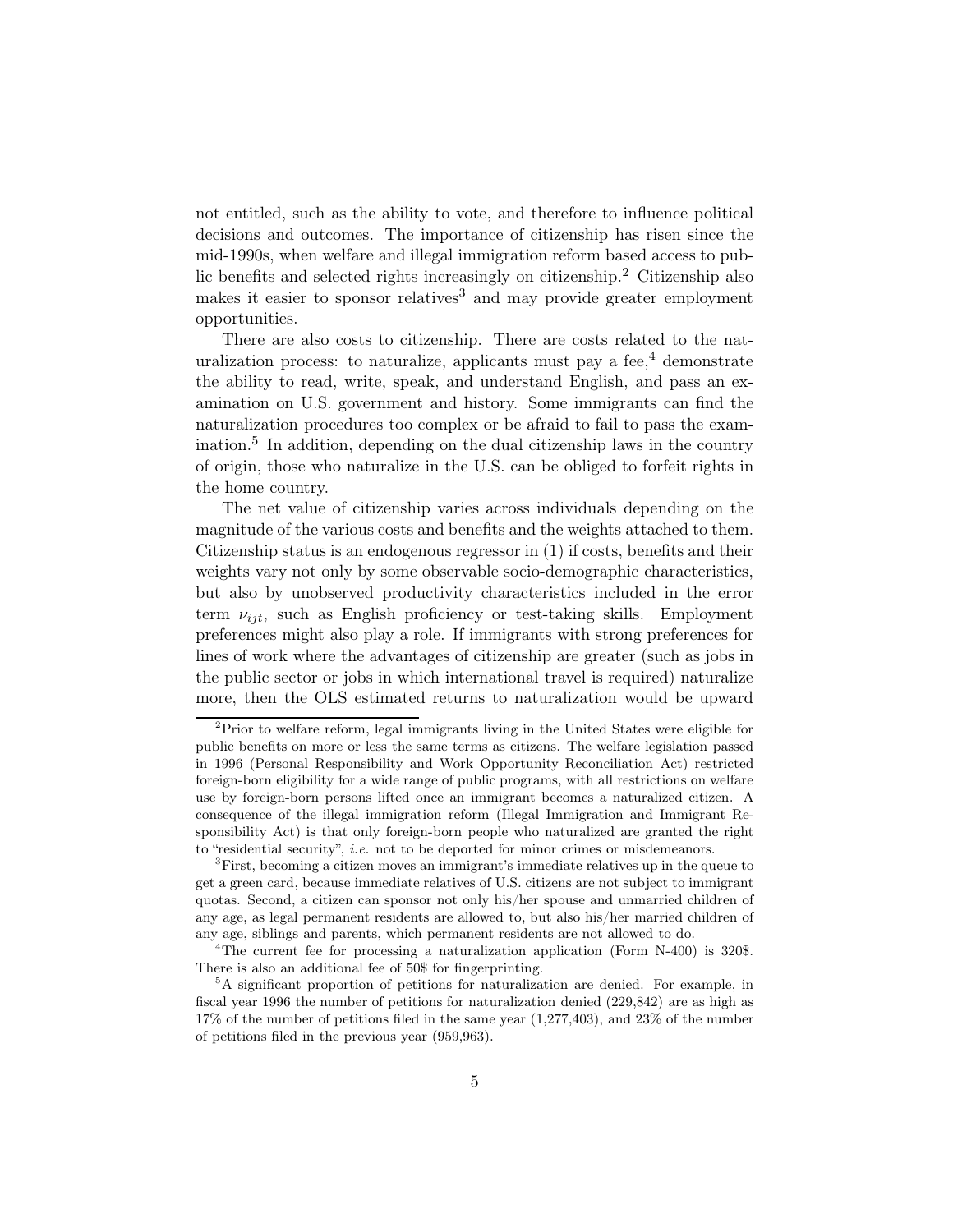biased.

On longitudinal data that include information on year of naturalization, it is possible to estimate the effects of naturalization on labor outcomes since the act of naturalization occurs, and control for individual fixed-effects and wage growth that happens before naturalization (consistent with investments that predate the citizenship acquisition). Unfortunately there is a limited availability of longitudinal datasets suitable for this analysis. The only longitudinal study in the literature provides evidence that naturalization does facilitate assimilation into the U.S. labor market, primarily through the removal of employment barriers: Bratsberg et al. (2002) find that, following naturalization, young male immigrants gain access to public-sector, whitecollar and union jobs, and wage growth accelerates. Given the small size of the sample from which these results are drawn from, it is important to investigate alternative ways to test the robustness of this result.

A way to identify the causal relationship of citizenship status on immigrants' labor outcomes on cross-sectional data is to find a variable that affects the naturalization decision but not the labor outcome-determination process. I propose changes in dual citizenship laws as such a variable. Everything else being equal, immigrants coming from a country that has recently allowed dual citizenship should be more likely to naturalize because of the decrease in a major cost of naturalization, specifically the need to forfeit rights in the country of origin. For changes in dual citizenship laws to identify useful exogenous variation in naturalization that can be used in the study of the effects of citizenship we need to maintain the assumption that the costs of naturalization arising from the fact that an immigrant's origin country denies dual citizenship are not correlated with the unobserved productivity relevant in the U.S. labor market. There could be both mechanical and psychological costs arising from being denied dual nationality. Immigrants can be hesitant to give up the instrumental benefits of a second passport, such as the right to travel freely back and forth from the origin country without need of any special visa, the right to work in the origin country, or pension and inheritance rights. They might also be reluctant to give up the right to vote and to influence the political outcomes in the home country. Psychologically, they may wish to continue to identify themselves as citizens of their country of birth<sup>6</sup> and to be able to pass the nationality to their children.

In theory, a migrant's attachment to her own origin country might be either negatively or positively related to a migrant's attachment to the host

 ${}^{6}$ This psychological cost can be increased by the formal oath of allegiance to the United States that immigrants are required to take during the naturalization ceremony.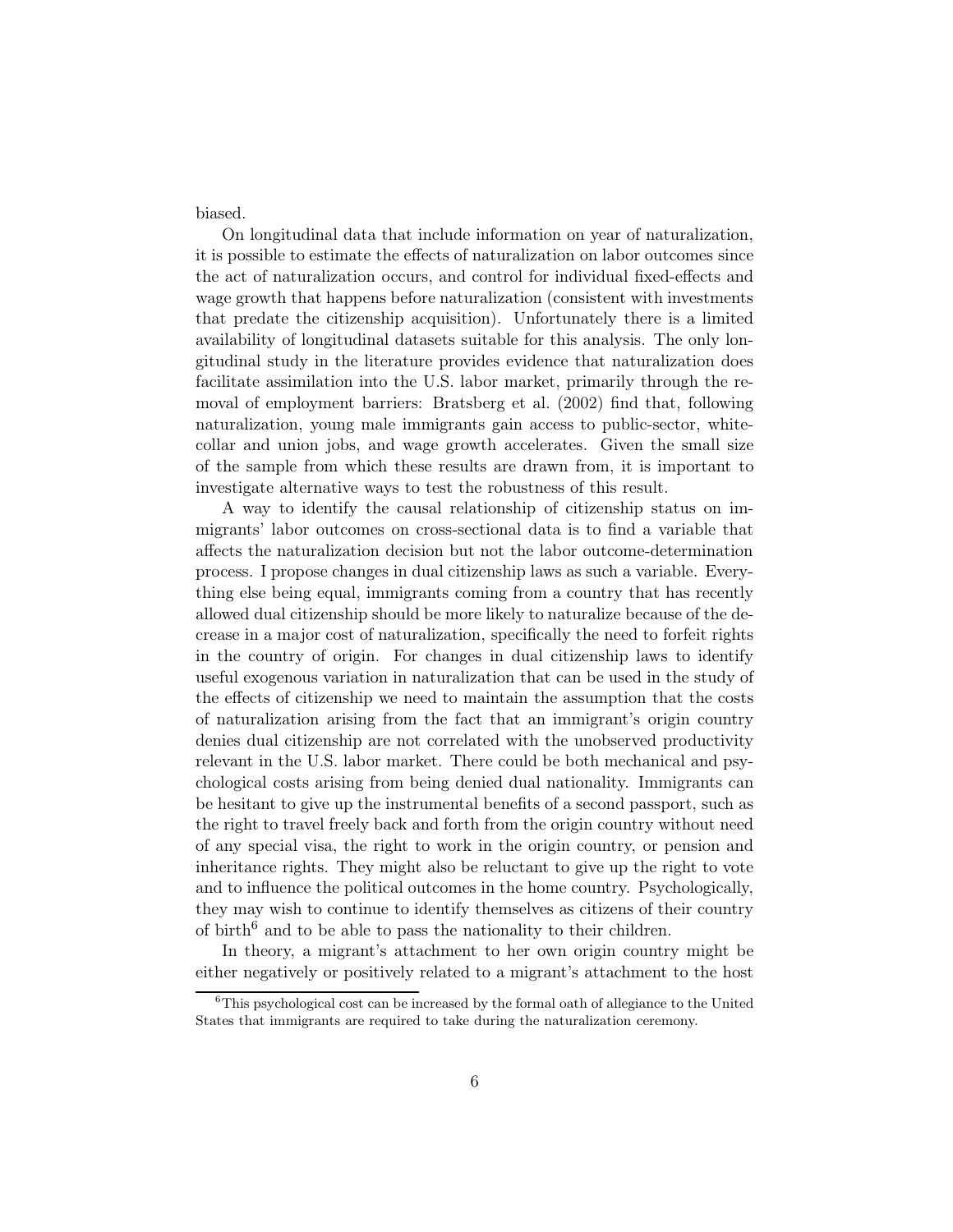country, depending on whether the ties with the two countries are modeled as a sum-zero game or not. Dual citizenship has been traditionally criticized and opposed in receiving countries because it has been thought to impede integration, but empirical evidence on this issue is fragmented. Recent findings on both Latin-American immigrants (Guarnizo et al. (2003)) and Chinese Americans (Lien (2005)) show that transnational activities and homeland political concern are not at odds with assimilation measures and high levels of activism in U.S. politics.

More specifically for our analysis, concerns might arise if the costs of forfeiting rights in the home country are higher for immigrants who plan to return to their country of origin. In this case, we would be worried of systematic differences in investments in human capital and in labor supply decisions that potentially stem from a higher probability to return to the home country before the retirement age. Little is known though, either conceptually or empirically, about the process guiding the outmigration decision of the foreign-born and about the effects of the reversibility of the migration decision on the performance of the foreign-born in the host country. In theory, in the presence of a positive probability of return migration, the foreign-born might experience a smaller incentive to invest in U.S.-specific human capital because of the potentially limited horizon of her working life in the host country. But the conceptual analyses of the return migration behavior available in the literature point to an offsetting mechanism that plays a role when ability or skills are transferable across countries. Borjas and Bratsberg (1996) show that if the return migration is planned as part of an optimal life-cycle residential location sequence, then it can only arise because a temporary stay in the United States increases the worker's earnings in the source country. To explain return migration, Dustmann (1996) makes the explicit assumption that the time the migrant spends working in the host country may enhance her human capital, which becomes earnings effective after re-migration.<sup>7</sup> Given that there is no empirical evidence either on the correlation between attachment to dual citizenship rights and probability of return migration, or on the way in which reversible migration decisions affect a migrant's productivity and labor supply decisions while in the United States, I am comfortable in keeping the assumption that the incentive to naturalize provided by granting dual citizenship rights is not correlated with unmeasured productivity characteristics.

<sup>7</sup>This assumption is likely to hold, for instance, if the home country is in the process of industrialization, so that knowledge about working patterns, institutional features, incentive structures, technology advancements and the language of a highly industrialized country may considerably enhance the value of the migrant for his home economy.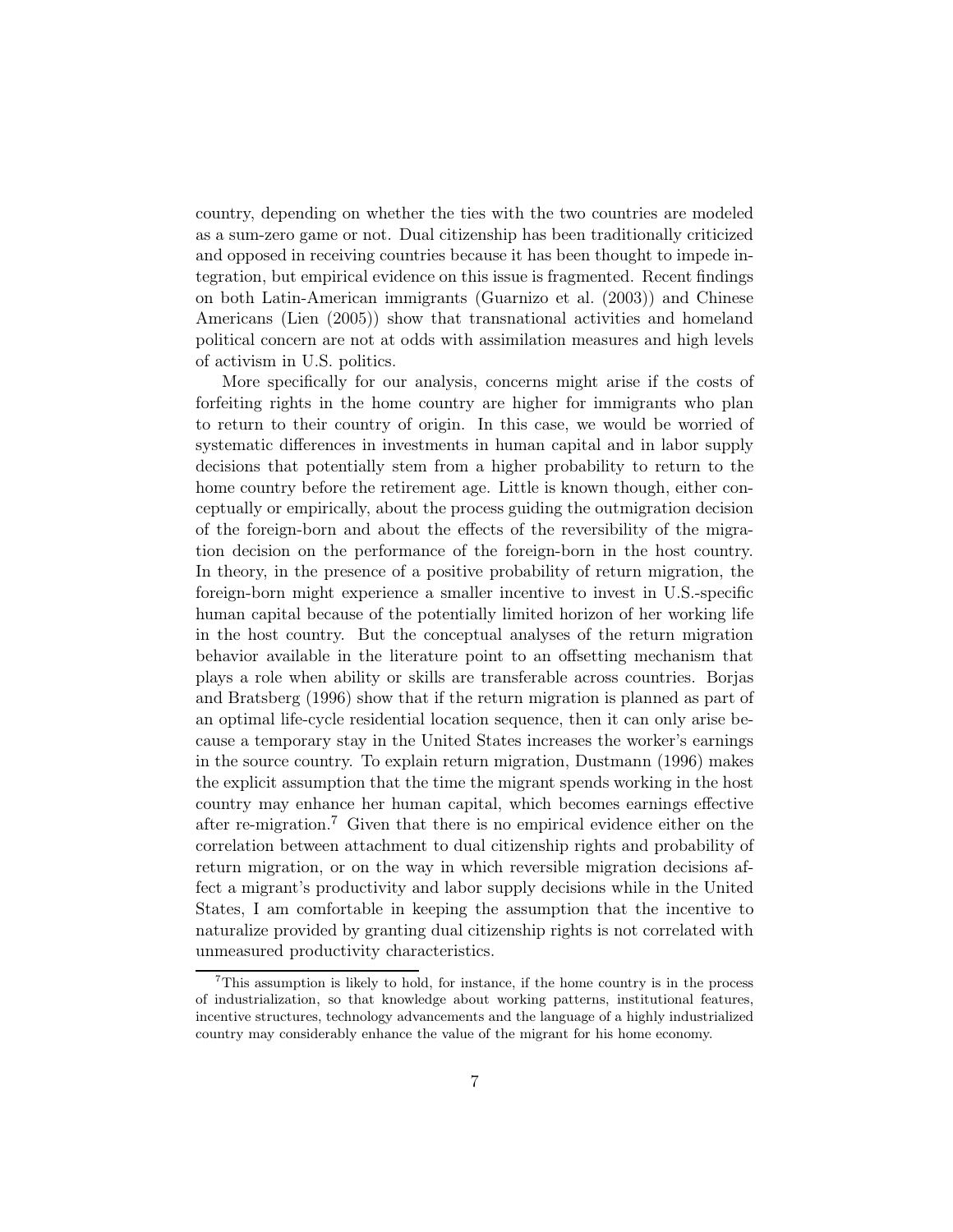#### Changes in dual citizenship laws in the 1990s

Dual citizenship occurs when a person holds citizenship in more than one country at the same time. There are no statistical surveys of the number of dual nationals in the world or in specific countries,<sup>8</sup> but dual nationality is for sure a growing phenomenon, because of high levels of international migration and because in recent years several countries have amended their nationality laws to allow individuals to retain their original citizenship even when they naturalize in another country.

In this paper I focus on the six countries in Latin America that granted dual nationality in the 1990s: Colombia made this change in 1991, the Dominican Republic in 1994, Costa Rica and Ecuador in 1995, Brazil and Mexico in 1996. As documented in Jones-Correa (2001), there are differences not only in the exact timing but also in the process of recognition of dual nationality in these countries. Colombia, Ecuador and the Dominican Republic allowed it as a response to pressures from their overseas compatriots, while Brazil and Costa Rica allowed it with little concerted pressure from the immigrant community abroad.

The case of Mexico deserves some important comments. In 1996 Mexico's government passed two laws: the first of these laws, passed in the summer, recognized the right of citizens residing abroad to vote, while the second, passed in December, guaranteed the non-loss of Mexican nationality to immigrants who became naturalized U.S. citizens. The anomaly of the case of Mexico stems not only from the fact that Mexican extraterritorial citizenship was approved before the non-loss of nationality, but above all from the delayed and still only partial implementation of the laws (Martínez Saldaña and Pineda (2002)). As regards the right-to-vote abroad, there were such delays in the implementation of the reform that Mexican citizens in the U.S. could not exercise their right to vote in the 2000 Mexican presidential elections. Mexican citizens living in the U.S. and holding a valid voting card have been recently allowed to vote by mail in the upcoming 2006 presidential elections. The non-loss of nationality provision took effect in March 1998 and allowed Mexicans who had become U.S. citizens to apply for dual citizenship until March 20, 2003.<sup>9</sup> It was not sure what would have happened after that. Only in 2003, the Parliament extended dual citizenship rights

<sup>8</sup>A notable exception to the general lack of data on multiple nationality is the Canadian Census of Population (Bloemraad (2004)).

<sup>9</sup>Only about 67,000 Mexican nationals applied to their government for dual nationality during the initial, five-year application period, out of almost 3 million Mexican-born persons naturalized and living in the U.S. in 2000. The small number of applicants may reflect a lack of information about dual-nationality rights.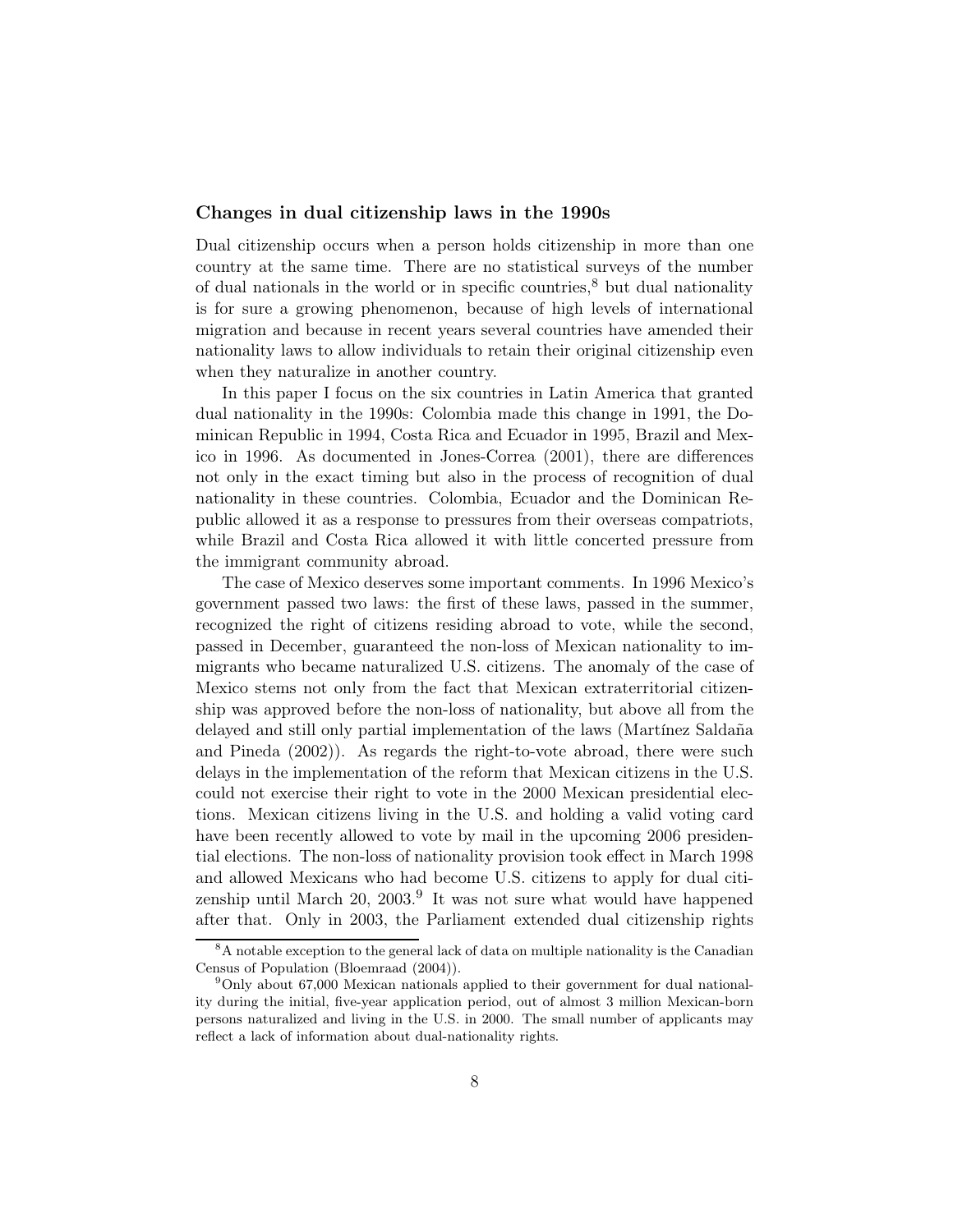further in time. The temporary and limited nature of the dual citizenship rights granted to Mexicans suggests that immigrants from Mexico might not belong either to the treatment or control group. This is one first strong reason to drop immigrants of Mexican origin from the analysis, as I do in my preferred specifications.

There are two other countries in the world that granted dual citizenship rights in the 1990s, Italy and Hungary. However, to increase comparability between the treatment and control group the main results are presented for immigrants from Latin American countries.

As regards recognition of dual citizenship in the United States, the Immigration and Nationality Act (INA) does not define dual citizenship or take a position for or against it. The Supreme Court of the United States has stated that dual citizenship is a "status long recognized in the law" and that "a person may have and exercise rights of nationality in two countries and be subject to the responsibilities of both. The mere fact he asserts the rights of one citizenship does not without more means that he renounces the other" (Kawakita v. United States, 343 U.S. 717, 1952). Foreign-born people who naturalize in the United States are still required to state under oath that they are renouncing their old citizenship,  $10$  but there are no further steps to enforce this declaration. The united States do not require official notification that naturalized U.S. citizens have formally renounced their nationality of origin and it does not inform states of origin about the naturalizations in the United States. It is virtually impossible for a naturalized citizen to lose American citizenship by exerting her rights as a citizen of her origin country or of a third country. For example, U.S. naturalized citizens cannot be revoked citizenship for voting in foreign elections  $(Afroyim v. Rusk, 387)$ U.S. 253, 1967) or for moving abroad following naturalization (Schneider v. *Rusk*, 377 U.S. 163, 1964).<sup>11</sup>

## 3 Data

In this paper I use microdata from the 1990 and 2000 U.S. Census, specifically the Integrated Public Use Microsample Series (IPUMS) files (Ruggles and

 $10$ The oath of allegiance taken by all who become U.S. citizens begins: "I hereby declare, on oath, that I absolutely and entirely renounce and abjure all allegiance and fidelity to any foreign prince, potentate, state, or sovereignty of whom or which I have heretofore been a subject or citizen....".

 $11$ Both provisions are further mentioned in the 1978 Citizenship Law Amendments (Pub.L. 95-432).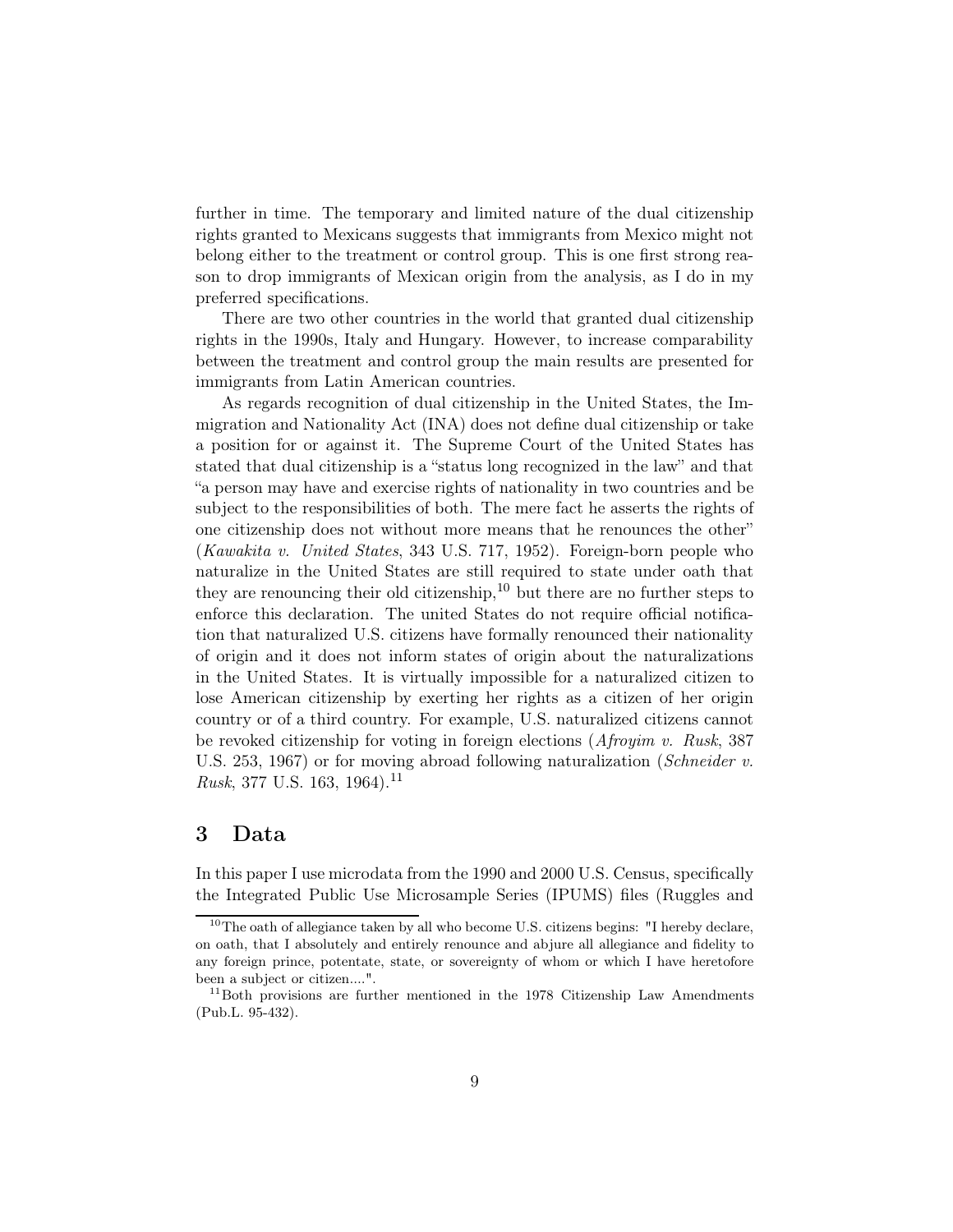Sobek  $(2003)$ ). I combine the 5 percent samples with the 1 percent samples.<sup>12</sup> I restrict the analysis to working-age foreign-born people who were at least 18 when they arrived in the United States and who have been living in the United States for at least 5 years (3 years if married to a U.S. citizen).<sup>13</sup> Adulthood upon arrival in the United States is imposed to rule out cases of immigrants deriving citizenship from their parents' naturalization, because I want to focus on the voluntary decision to naturalize. Another reason to exclude childhood immigrants is that younger arrivers likely differ from older arrivers along language and other dimensions that also affect labor outcomes (Bleakley and Chin (2004)). The restriction on length of stay in the United States guarantees that legal permanent residents in the sample meet the residency requirements for naturalization included in the U.S. law. When applying these restrictions, we are left with a sample of 1,065,775 individual observations for immigrants between the ages of 21 and 65, of which 389,478 are immigrants residing in the United States in 1990 since at least 1986, and 676,297 are immigrants residing in the United States in 2000 since at least 1996. When I restrict the analysis to immigrants from Latin American countries, the sample size is 509,666 (166,362 observations from census 1990, and 343,304 observations from census 2000).

The age and residency restrictions, though, might not be sufficient to identify immigrants eligible to naturalize. Ineligible foreign-born included in census are non-immigrants and undocumented immigrants. The likelihood of including non-immigrants in the sample is reduced by the length-of-residence sample restriction<sup>14</sup> and, further, by limiting the analysis to Latin American immigrants.<sup>15</sup> The inclusion of illegal immigrants in the sample is problematic to the extent that rates of illegal immigration vary over time by country of origin. As shown in Table 1, the six Latin-American countries allowing dual citizenship in the 1990s experienced relatively large increases

<sup>&</sup>lt;sup>12</sup>They are respectively 1-in-20 and 1-in-100 national random samples of the population.

<sup>&</sup>lt;sup>13</sup>Information on length of residence in the United States comes from a question about when a foreign-born individual "first came to stay" (1990 census) or "first came to live" (2000 census) in the United States.

<sup>&</sup>lt;sup>14</sup>This is because non-immigrant aliens usually cannot stay in the United States longer than five or six years with the same type of visa. The problem persists, though, for foreignborn individuals who entered the United States as non-immigrants and then adjusted their status to legal permanent residents while residing in the United States.

<sup>&</sup>lt;sup>15</sup>Temporary admissions are much less likely among immigrants from Latin America than from the rest of the world. For example, in fiscal year 1996 people from Latin American countries represented 42% of all legal permanent residents admitted to the United States, but only 18% of the almost 2 millions non-immigrants (other than temporary visitors for pleasure or for business).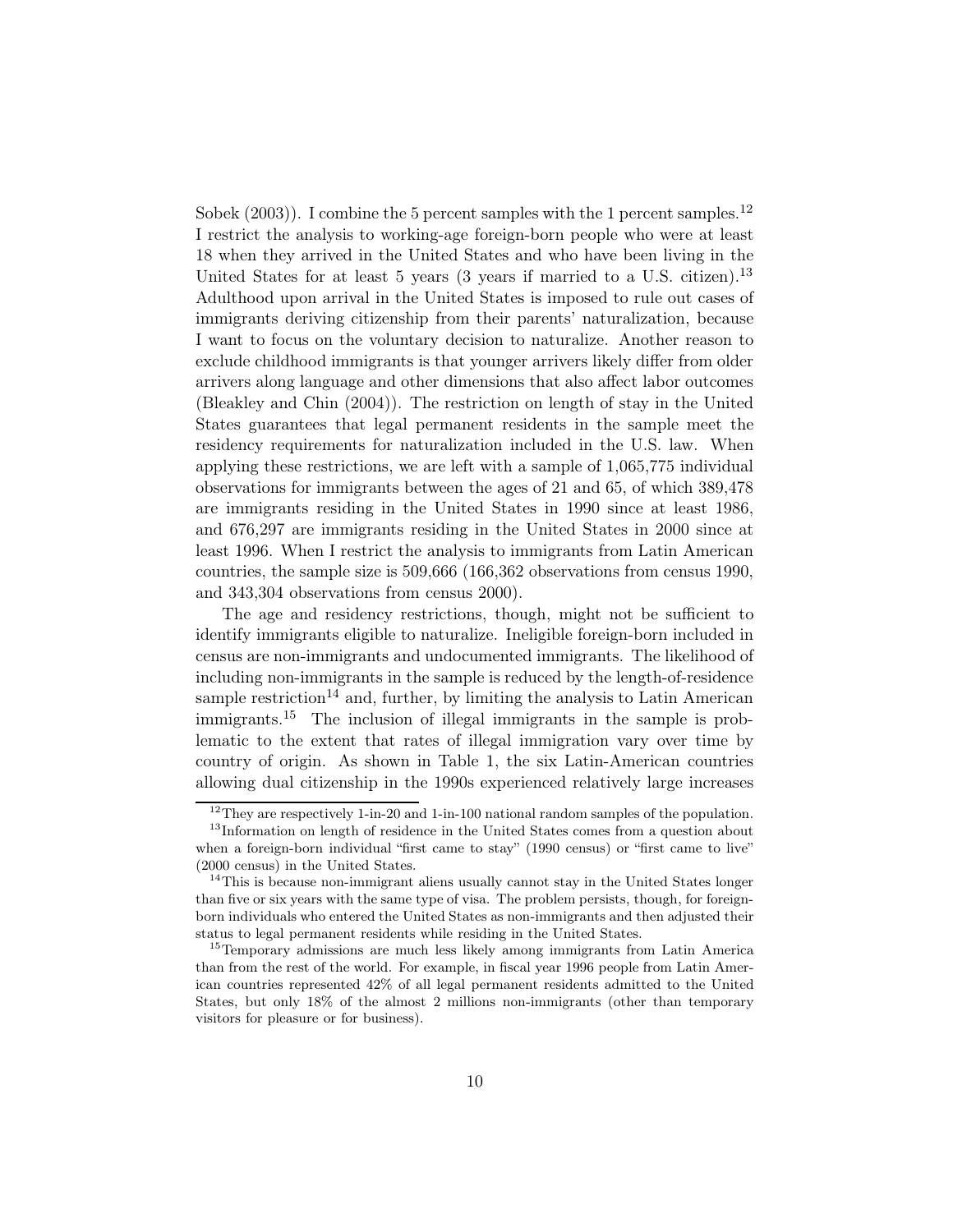in the estimated unauthorized resident population from 1990 to 2000, and this should work against finding effects of dual citizenship laws on census data. In the empirical investigation, I address the problem of changing rates of illegal immigration by reweighing individual data on naturalization status by the inverse of the probability of legal status by country of origin and census year for those who have been in the United States for at least five years. This reweighing procedure allows to get estimates of naturalization rates among the eligible legal population. Estimates of the unauthorized immigrant population are used to define the probability of being legal, conditional on country of origin and census year from which the observation is drawn.<sup>16</sup> Our calculations of the probability of legal status may not be reliable in two cases: first, when involving immigrants from countries granted special temporary amnesties or Temporary Protected Status in the 1980s and 1990s (Guatemala, El Salvador, Honduras, Nicaragua); second, when involving immigrants who legalized under the 1986 Immigration Reform and Control Act (IRCA) provisions (still illegal in 1985, mostly legalized by 1990 but still ineligible to naturalize). Given that of the 2.68 million illegal aliens who applied for legal permanent status under IRCA, 75 percent were from Mexico, and another 9 percent were from El Salvador and Guatemala, I propose to drop immigrants from these countries from the analysis.

Information on citizenship comes from reported naturalization status. False reporting of citizenship has been shown to be a problem in the Consumer Population Survey (Passel and Clark (1997)), but it appears to be present in census as well. Overreporting of citizenship in CPS is found to be attributable to two groups: recent immigrants –who are excluded from our sample– and long-term immigrants from Mexico and Central America. Dropping immigrants from Mexico and other Central American countries can help limiting the extent of overreporting present in the data. Also, it must kept in mind that our results would be biased only if rates of overreporting varied by year and country of origin.

As regards labor outcomes, I consider both employment and earnings measures. Employment measures refer to the previous year, and include whether or not a foreign-born individual reports being employed for some weeks, the number of weeks he worked, and a measure of full-employment (defined as working at least 20 weeks and 15 hours usually per week). These measures of employment refer to any work for profit or for pay. Natural-

<sup>&</sup>lt;sup>16</sup>Ideally, we would like this probability to be conditioned on personal characteristics too, but estimates of the illegal population by socio-demographic characteristics are not available by year and country of origin. More details on the reweighing procedure can be found in Mazzolari (April 2005).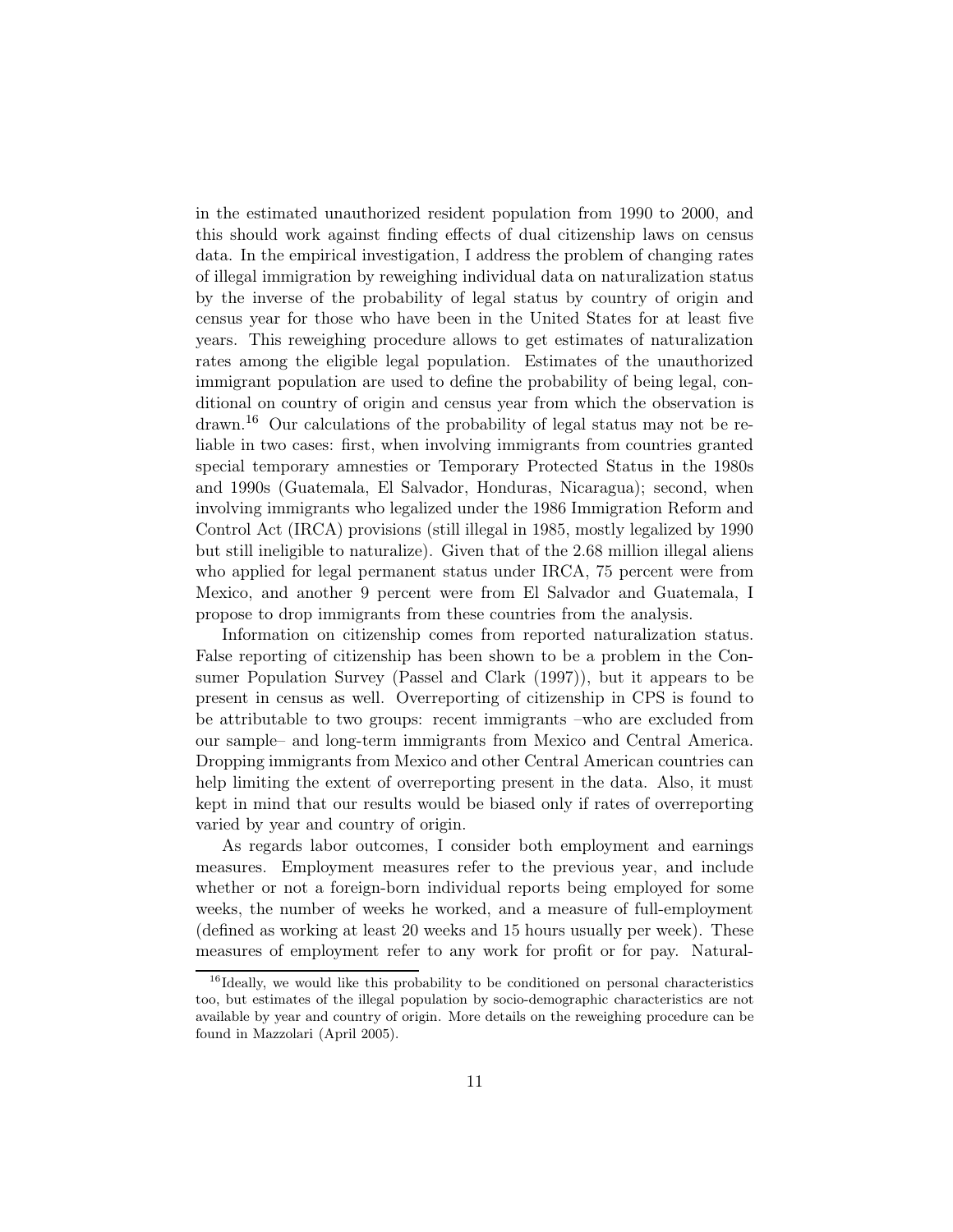ization might have a different effect on the probability of working as a selfemployed versus working as an employee. So, regressions are also run separately for full-time self-employment and work for wages or salary (further disaggregated in work in the private and public sector).<sup>17</sup> Finally, I look at the relationship between naturalization and earnings. I consider both the log of the annual wage and salary income -that is, money received as an employee- and the log of the income earned from a person's own business or farm. The GDP deflator for personal consumption expenditure is used to convert nominal earnings into 1990 dollars.

The socio-demographic characteristics included in the empirical specification are state of residence, education,<sup>18</sup> age,<sup>19</sup> gender, cohort of entry in the United States.<sup>20</sup> Sixty-six specific countries or areas of origin are defined (twenty-two in Latin America).

Tables 2 and 3 report variable means by country/region of origin and by year or by naturalization status. Differences among immigrants from Latin American countries and from all other countries suggest that restricting the analysis to immigrants from Latin America improves the comparability between treatment and comparison group.

## 4 Effects of Dual Citizenship on Naturalization

#### 4.1 A reduced-form model for naturalization

Consider the following model for the decision to naturalize:<sup>21</sup>

$$
N_{ijt} = \alpha_1 + C_{1j} + Y_{1t} + \delta_1(\Delta DC_j Y_{1t}) + x_{it}\beta_1 + Y_{1t}x_{it}\theta_1 + \varepsilon_{ijt} \qquad (2)
$$

for  $t = 1990$  or 2000, or alternatively its variant:

$$
N_{ijt} = \alpha_1 + C_{1j} + Y_{1t} + \sum_{j:\Delta DC_j = 1} \delta_{1j} C_{1j} Y_{1t} + x_{it}\beta_1 + Y_{1t}x_{it}\theta_1 + \varepsilon_{ijt} \quad (2')
$$

<sup>&</sup>lt;sup>17</sup>Workers with multiple sources of employment are classified according to the work relationship in which they spent the most time during the reference day or week of the interview.

<sup>&</sup>lt;sup>18</sup>I consider 7 possible educational attainments: at most  $4^{th}$  grade,  $5^{th}$  to  $8^{th}$  grade,  $9^{th}$ to  $12^{th}$  grade, high school degree, some college, Bachelor degree and a master or higher degree.

 $191$  consider 7 age classes: less than 30, 31 to 35, 36 to 40, 41 to 45, 46 to 50, 51 to 55 and 56 to 65.

 $^{20}$ I consider 9 cohort of entries in the United States: before 1965, 1965-1969, 1970-1974, 1975-1979, 1980-1981, 1982-1984, 1985-1990, 1991-1994, 1995-1997.

 $^{21}$ I estimate a linear probability model (LPM) with heteroskedasticity-robust standard errors. In preliminary work, I also estimated probit models (see Mazzolari (April 2005)) and found very similar estimation results.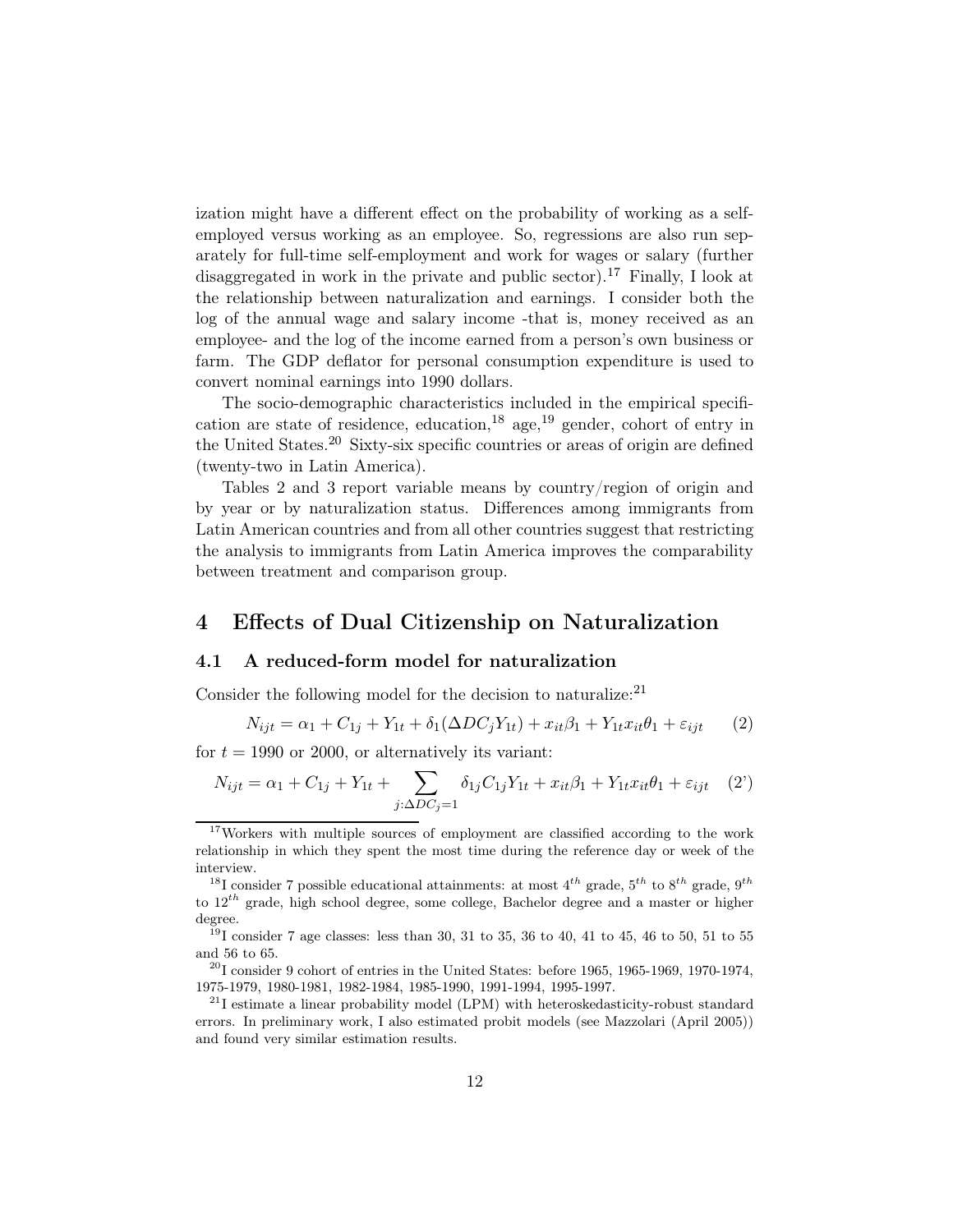where  $\Delta DC_i$  is a dummy for those countries that allowed dual citizenship during the 1990s,  $C_{1j}$  is a full set of country-of-origin fixed-effects,  $Y_{1t}$ is a dummy for year  $t = 2000$ , and  $x<sub>it</sub>$  is a vector of exogenous explanatory variables (listed in section 3). The key parameters in both equations are the  $\delta$ 's, which are the difference-in-differences (DD) estimates of granting dual citizenship on naturalization. The inclusion of country-of-origin fixed effects controls for systematic differences in the propensity to naturalize among immigrants from different countries that are constant over time. Time effects control for changes in the propensity to naturalize over time that are common to different origin groups. The DD parameter represents the causal effect of dual citizenship on naturalization under the assumption that we are controlling for any other time-varying factors that differentially affected naturalization among immigrants from different countries along the 1990s. In the next section, I review those factors other than changes in dual citizenship laws that are likely to explain the surge in naturalizations and naturalization rates in the 1990s and I argue that including a rich set of socio-demographic characteristics  $(x_{it})$  and allowing their effects on naturalization to vary over time  $(x_{it}Y_{1t})$  successfully increase the likelihood that the DD assumption holds.

#### 4.2 Factors influencing the propensity to naturalize in the 1990s

Annual naturalizations surged from 240,252 in 1992 to 888,788 in 2000, with a pick of 1,044,689 in 1996. Figure 2 plots the number of persons naturalized in each year over the 1990s by country or region of origin.<sup>22</sup> The rise in naturalizations was particularly sharp among people from Mexico, Ecuador and other Latin American countries, both those granting dual nationality in the 1990s and those keeping existing policies.

A driving factor of the surge in the number of naturalizations over the 1990s is a large increase in the number of immigrants eligible to naturalize, not only due to high levels of legal immigration in the late 1980s and early 1990s, but also to the fact that nearly all of the 2.7 million undocumented who legalized under the 1986 IRCA provisions in the late 1980s became

 $22$ Caution should be exercised in drawing conclusions from these data about yearly trends in naturalization given the large backlogs in naturalization applications. Backlogs began to rise significantly in the early 1990s as the number of petitions filed for naturalization exceeded the number of naturalized persons. They dramatically dropped in 1996 as a result of the program Citizenship USA, but then they exploded again in 1997 and in 1998 because of a slowdown in processing of naturalizations in 1997.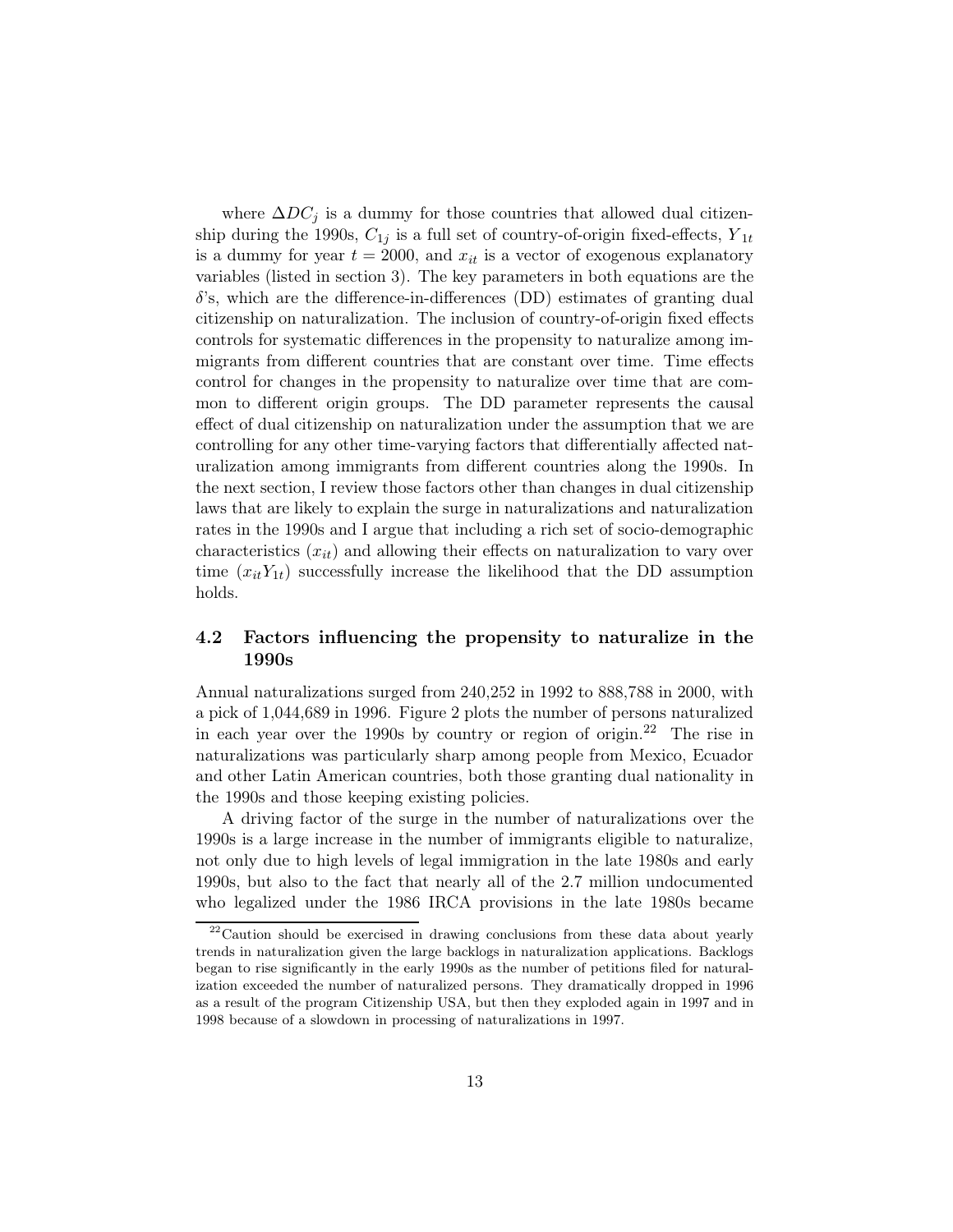eligible for citizenship by 1994. The majority of immigrants legalizing under IRCA were Latin-Americans: 75 percent were from Mexico, 9 percent from Central America (8 percent from El Salvador and Guatemala alone), 4 percent from Caribbean countries and 3 percent from South America. One might argue that being legalized under an amnesty increases the likelihood of naturalization once the residency requirement is met, and this would imply a higher propensity to naturalize since 1994 among those ethnic groups who disproportionally legalized under  $IRCA<sup>23</sup>$  Evidence from non-publicly available administrative data, though, shows that the naturalization rate of IRCA legal permanent residents is very close to that of other legal permanent residents, when controlling for country of origin and year in which permanent residence was granted (Rytina (2002)).

There are a number of other factors that can explain the rise in naturalizations in the 1990s. The Green Card Replacement Program, begun in 1992 by the Immigration and Naturalization Service (INS), required that long-term permanent residents replace their resident cards with new, more counterfeit-resistant cards. Many immigrants chose to naturalize rather than apply for new cards (U.S. Immigration and Naturalization Service (1997)). There is no clear reason for this factor to differentially affect people coming from different countries, once cohort of entry in the United States is controlled for and its effects on naturalization are allowed to be different between 1990 and 2000.

In August 1995 the INS started the program Citizenship USA, which was aimed at reducing the significant backlog of naturalization applications accumulated in INS offices. The number of petitions for naturalizations filed increased from 206,668 in 1991 to 959,963 in 1995, but INS resources to adjudicate naturalization applications did not evidently keep pace with the increase in filing given that, by summer 1995, the pending caseload was about 800,000 and waiting times in the largest offices exceeded 2 years. The goal of Citizenship USA was to reduce processing times to no more than six months. One of the reasons for the spike in the number of persons naturalized in 1996 (Figure 2) is the success of the program in reducing backlogs. <sup>24</sup> The key cities identified for the effort were those with the largest number of pending cases:

 $^{23}$  For example, the psychological costs associated with the legalization process might increase the propensity to naturalize by amplifying the value of the rights of full membership and residential security conferred by citizenship.

 $^{24}$ Processing of naturalizations slowdowned again in 1997, when 1,412,712 petitions for naturalizations were filed but only 598,225 persons were naturalized. At the end of 1997, there were more than 1 million of applications pending a decision. Backlogs began to decrease only in 1999-2001.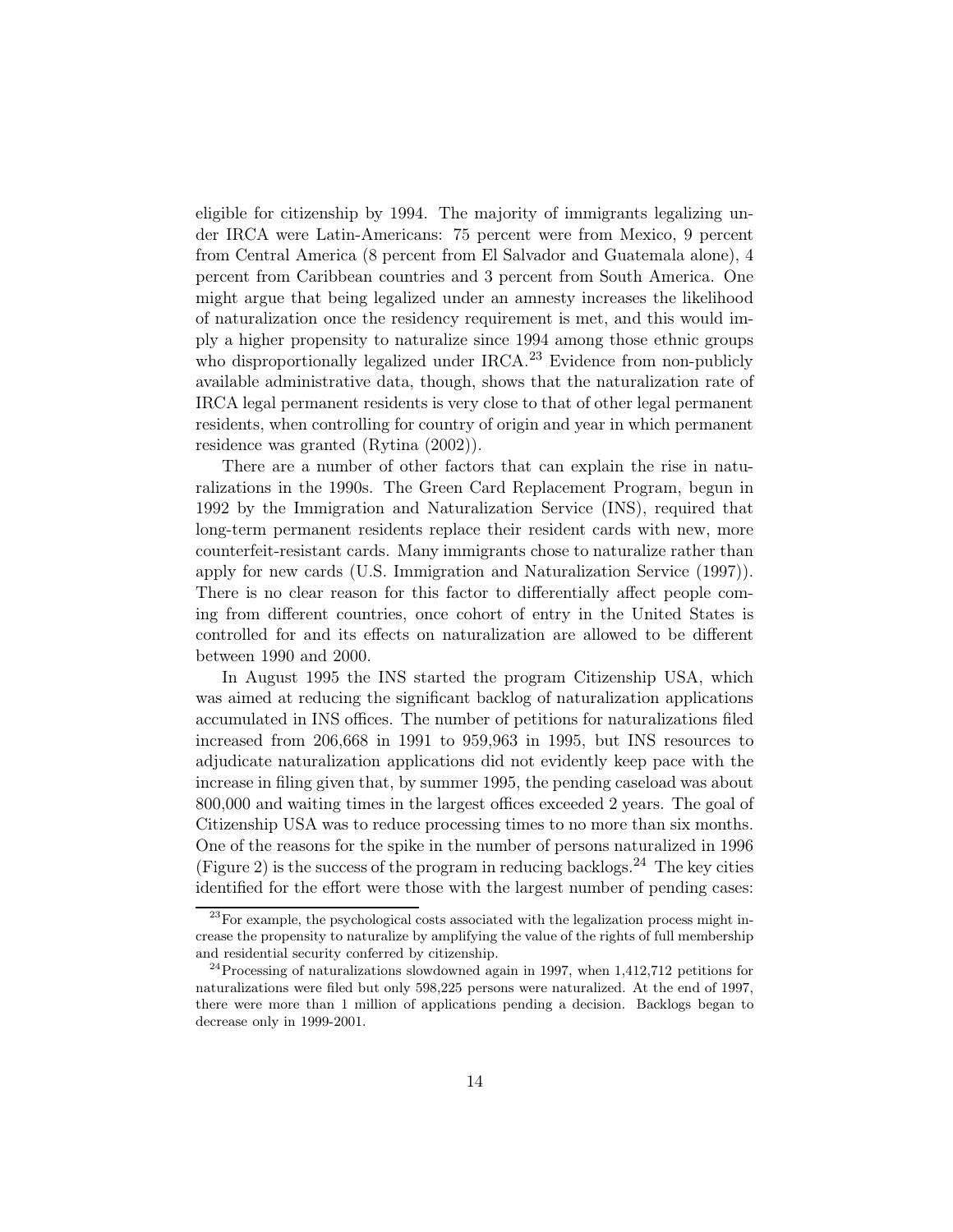Chicago, Los Angeles, Miami, New York, San Francisco. Different geographical concentration of resources would explain higher naturalization rates as the result of this program among immigrant populations concentrated where the backlogs were higher. But, when controlling for place of residence and its interaction with year 2000, there should not be any scope for this campaign to differentially affect the propensity to naturalize by country of origin.<sup>25</sup>

Also, political events taking place in the 1990s may have led to increased naturalizations among eligible immigrants. Proposition 187 was passed in California in 1994 in an attempt to curtail social services to unauthorized immigrants, and in 1995-96 the nation was debating the virtues of restricting benefits to legal immigrants. The media and many scholars argue that Proposition 187 and a perceived anti-immigrant sentiment encouraged many immigrants to naturalize as a way to protect their rights and cast their vote against anti-immigrant legislation. If the anti-immigrant rhetoric of the early 1990s affected an immigrant's propensity to naturalize depending on the intensity of anti-immigrant campaigns in the area of residence, then this effect is controlled for by the inclusion of place of residence in equation (2). This factor could still have differential effects by country of origin if the reaction to anti-immigrant sentiments, mainly targeting illegal immigrants, were bigger among immigrant populations with high rates of unauthorized residents.

Finally, the passage of 1996 welfare reform, restricting public benefits for non-citizens, may have increased the incentive to naturalize, as a way to retain access to social programs. If citizenship were indeed sought after welfare reform to protect access to social benefits,  $26$  then this effect should mainly depend on place of residence (because different states implemented very different welfare reform programs) and on personal characteristics (such as education, gender, age) that predict eligibility for means-tested categoricallyrestricted benefits such as the ones offered by the U.S. welfare system.

To sum up, most of the factors listed in this section should not affect differentially naturalization rates by country of origin once observable sociodemographic characteristics are controlled for and their effects are allowed

 $^{25}$ Borjas (2002) mentions that it is possible that the political activists who ran the Citizenship USA initiative targeted particular groups of immigrants: groups that would be the most likely to support the incumbent Democratic administration in the 1996 presidential election. If so and if partisanship was perceived to be related to country of origin, this campaign might have targeted differently immigrants coming from different countries.

 $^{26}$ Fix et al. (2003) provide some evidence against the notion that the surge in naturalizations over the 1990s is a response to legislation restricting public benefits for noncitizens: recently naturalized immigrants use public benefits (except for Supplemental Security Income) at slightly lower rates than do the pool of immigrants currently eligible for naturalization.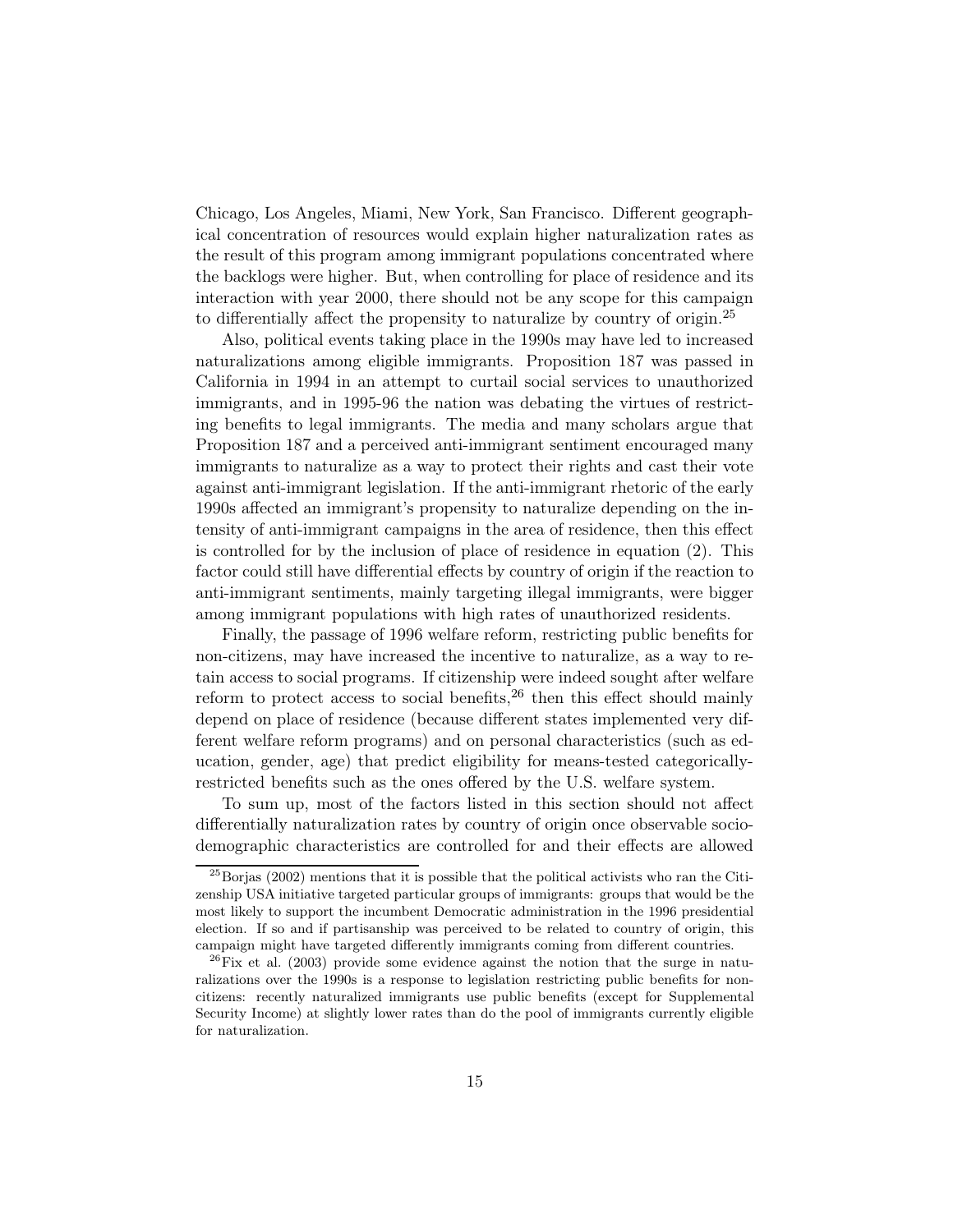to vary over time.

#### 4.3 Estimation results

Tables 4 and 5 report difference-in-differences (DD) estimates of the effects of recognizing dual citizenship on the decision to naturalize. Linear probability estimates of both equations (2) and (2') are presented. Standard errors are adjusted to allow arbitrary heteroskedasticity and arbitrary correlation across observations on immigrants born in the same country. As shown in column 1 of Table 4, between 1990 and 2000 there is a rise in the naturalization rate of immigrants from the countries granting dual citizenship in the 1990s, relative to immigrants from all other countries, of 2.9 percentage points. For Latin American countries, all country-specific DD estimates are positive, and the estimated effects are large among immigrants from Colombia, Ecuador, Costa Rica, the Dominican Republic and Brazil, but smaller and imprecisely estimated for those from Mexico. This last result could be explained both by the fact that Mexico only passed a temporary and incomplete right to dual nationality, and by the confounding factor represented by the high concentration of unauthorized immigrants among Mexicans. The country-specific estimates for immigrants from Italy and Hungary are negative, against the predicted effects of dual nationality rights. This puzzling result disapperas when restricting the analysis to Eeuropean countries, showing the sensitivity of the results to the choice of the control group.

The rest of the analysis is carried by restricting the analysis to the more homogeneous group of Latin American countries. As shown in column 2 of Table 4, on this sample the one-dummy DD estimate of changes in dual citizenship laws is economically and statistically insignificant, and countryspecific DD estimates are positive and significantly different from zero only for Colombia and Ecuador. Large differences between estimates obtained for long-term immigrants (very likely to be legal) versus more recent immigrants provide evidence that bias from the presence of illegal immigrants in census might be a serious concern in interpreting the results in column  $2.27$  Column 3 presents results for immigrants who resided in the United States for more than 20 years. Between 1990 and 2000 there is a rise in the naturalization

 $27$  Long-term immigrants should be legal because they had enough time or opportunity to adjust their status. In particular, immigrants in census 2000 who entered (illegally) before 1982 should have legalized under the 1986 Immigration Reform and Control Act (IRCA) and be eligible to naturalize by the middle of the 1990s. This major amnesty suggests to split the sample between immigrants who have been living in the United States for more or less than twenty years as a way to evaluate the effects of the presence of illegal immigrants.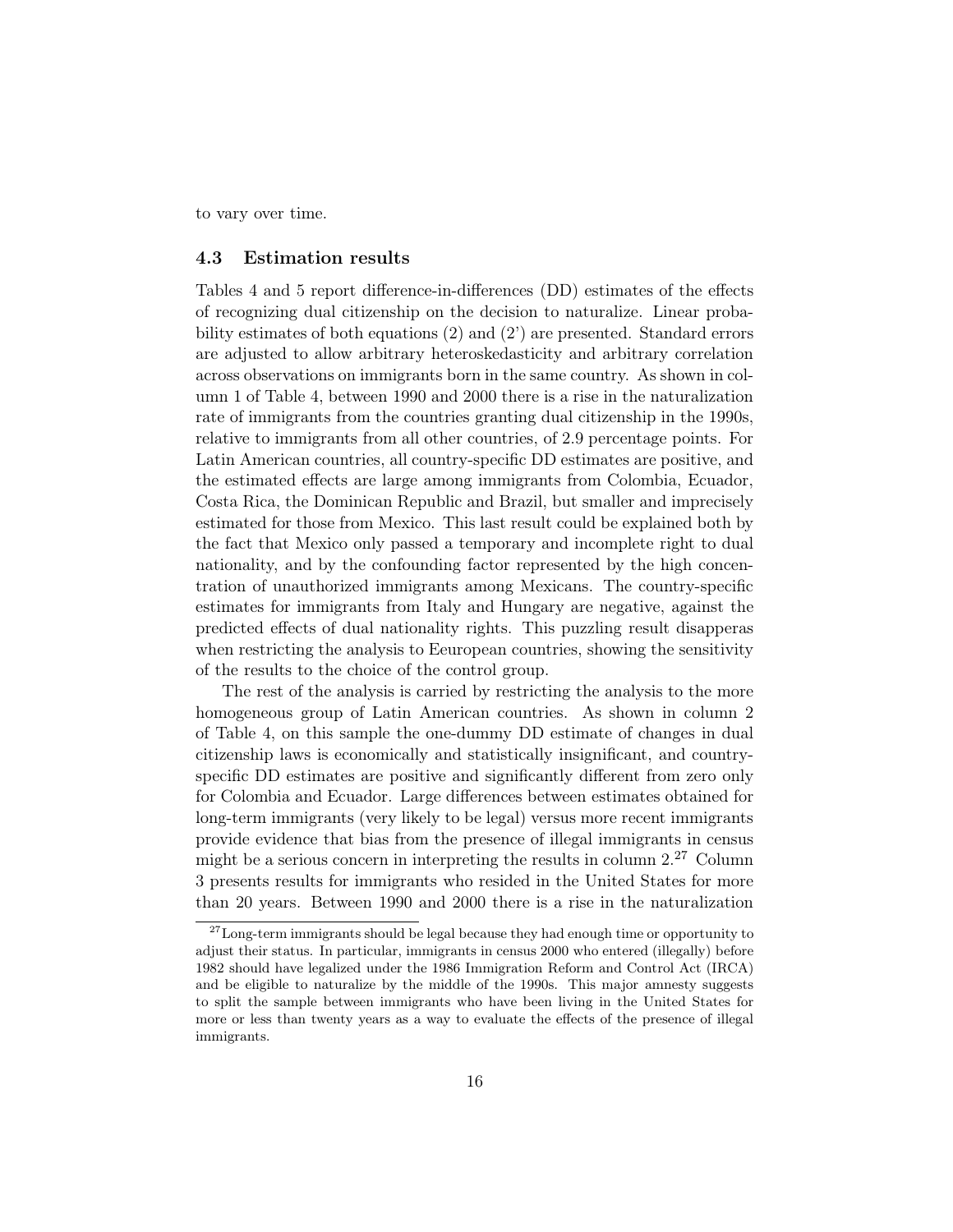rate of long-term immigrants in the treatment group, relative to the comparison group, of 6.2 percentage points, or 11% of the baseline naturalization rate. The effects are positive and large among immigrants from Colombia, Ecuador, Costa Rica and Mexico, smaller in magnitude and imprecise for immigrants from the Dominican Republic and negative for those from Brazil. The case of Brazil is puzzling: I do not have an explanation for it, but I expect it to have a limited impact on the estimated coefficient of  $\Delta DC_iY_t$ because long-term immigrants are a relatively small group among those born in Brazil. Among immigrants who have resided in the United States for at most 20 years (column 4), I find a positive and statistically significant impact of dual citizenship on naturalization only among those from Colombia, but in this sample it is likely that increasing illegal rates among countries in the treatment group downward bias the estimated effects of dual citizenship.

I address the bias arising from the representation of undocumented immigrants in census data in two alternative ways. First, I drop observations for people from Mexico, the largest source country of illegal immigration. As reported in column 5 of Table 4, the effect of dual citizenship –as captured by the estimated coefficient of  $\Delta DC_iY_{1t}$ – is positive, and country-specific DD estimates are positive as well, but small and imprecise for the Dominican Republic and Brazil.

Second, I run regressions on samples where individual data on the naturalization status are reweighed by the inverse of the probability of legal status by country of origin and census year. Naturalization rates calculated in these samples are proxies for naturalization rates among the legal foreignborn population. As shown in column 1 of Table 5, for immigrants from Costa Rica, the Dominican Republic, Brazil, Colombia and Ecuador, the DD estimates of the 1990-2000 change in the "corrected" probability of naturalization are larger, both in absolute and proportional terms, than the ones estimated on raw data. The same result holds when restricting the analysis to Latin American immigrants who have been in the United States for at most 20 years (column 2). This means that the presence of illegals in census data is a source of downward bias for the DD estimates for these countries. On the contrary, the DD effects for Mexico are still very imprecisely estimated (columns 1 through 3). As I mentioned in section 3, I do not want to stress this result because of the the fear that the probability of legal status is imprecisely estimated for Mexicans due to difficulties arising from dealing with the population that legalized under IRCA. Column 3 presents estimates of the effects on dual citizenship on the corrected probability of naturalization on a sample that drops Mexico and those countries that were granted special temporary amnesties in the 1980s and 1990s. The effects of dual citi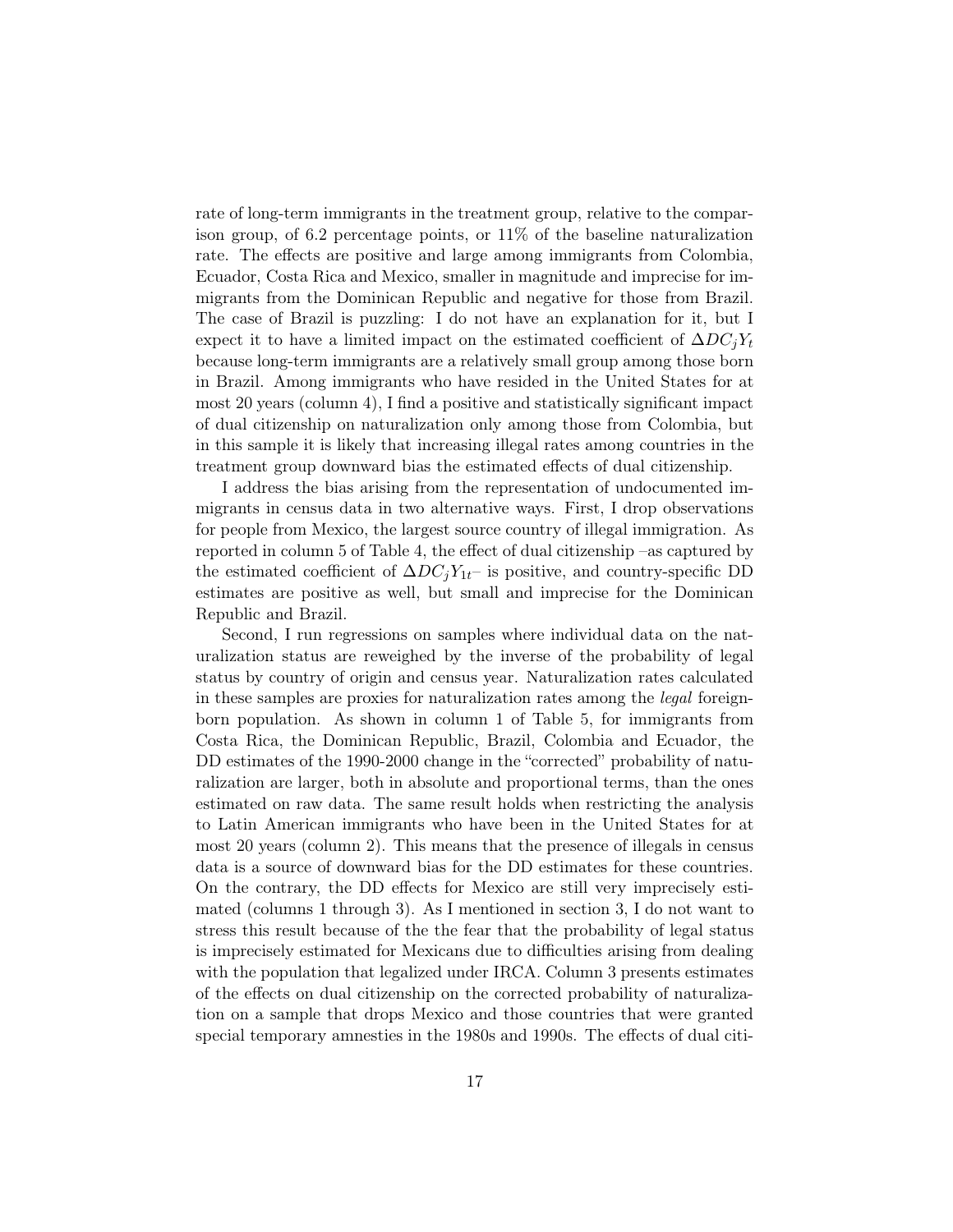zenship are positive and sizable in magnitude: between 1990 and 2000 there is a rise in the naturalization rate of immigrants from the five countries that granted dual citizenship relative to a the restricted set of other Latin American countries of 10 percentage points, or 17% of the baseline naturalization rate.

Given that our policy variation is at the country-of-origin level, I test the robustness of the results to the inclusion of other country-level regressors. The estimated effects of dual citizenship stay the same when allowing the country fixed effects to vary by socio-demographic characteristics, such as age, education and cohort of entry in the United States (results not reported). Also, the results are robust to the inclusion of controls for different "initial" conditions at the country level that might differentially affect absolute changes in naturalization rates over the 1990s. Column 4 of Table 5 shows how stable the estimates are to the inclusion of naturalization and welfare participation rates in 1990, and a measure of the outmigration rate<sup>28</sup>.

The results are also robust to different alternative restrictions to the comparison group. First, I exclude those countries that granted dual citizenship in the  $1970s$  and  $1980s^{29}$  in order to avoid that lagged effects of changes in dual citizenship laws bias the results when we focus on the 1990s. Second, I restrict the comparison group respectively to countries that did or did not grant dual citizenship rights in 1990, to address the concern that other factors affecting the naturalization decision in the 1990s may have different impact on people granted or not dual citizenship rights.

A serious problem that I have not addressed so far is the potential endogeneity of changes of dual citizenship laws, that is correlation between our policy variables and unobservable determinants of naturalization that vary across countries of origin and over time. There is no direct test for it. Something I do explore are trends in naturalization rates before the passage of the laws. Table 6 presents estimates of differential changes in naturalization rates in the treatment versus the control group between 1980 and 1990. The relative increase in naturalization rates among immigrants from Costa Rica, the Dominican Republic and Colombia seems to predate the passage of dual citizenship laws. This result might be interpreted as evidence against the exogeneity assumption that must hold for a causal interpretation of the ef-

<sup>28</sup>Naturalization and welfare participation rates are calculated on 1990 census data. I use estimates of the outmigration rate of 1975-1974 arrivals by 1980, presented in Borjas and Bratsberg (1996).

 $29$ The excluded countries (and the years in which they granted dual citizenship) are: Belize (1981), El Salvador (1983), Panama (1972), Peru (1980), British West Indies (since independence 1966-1983, except Bahamas that still denies dual citizenship).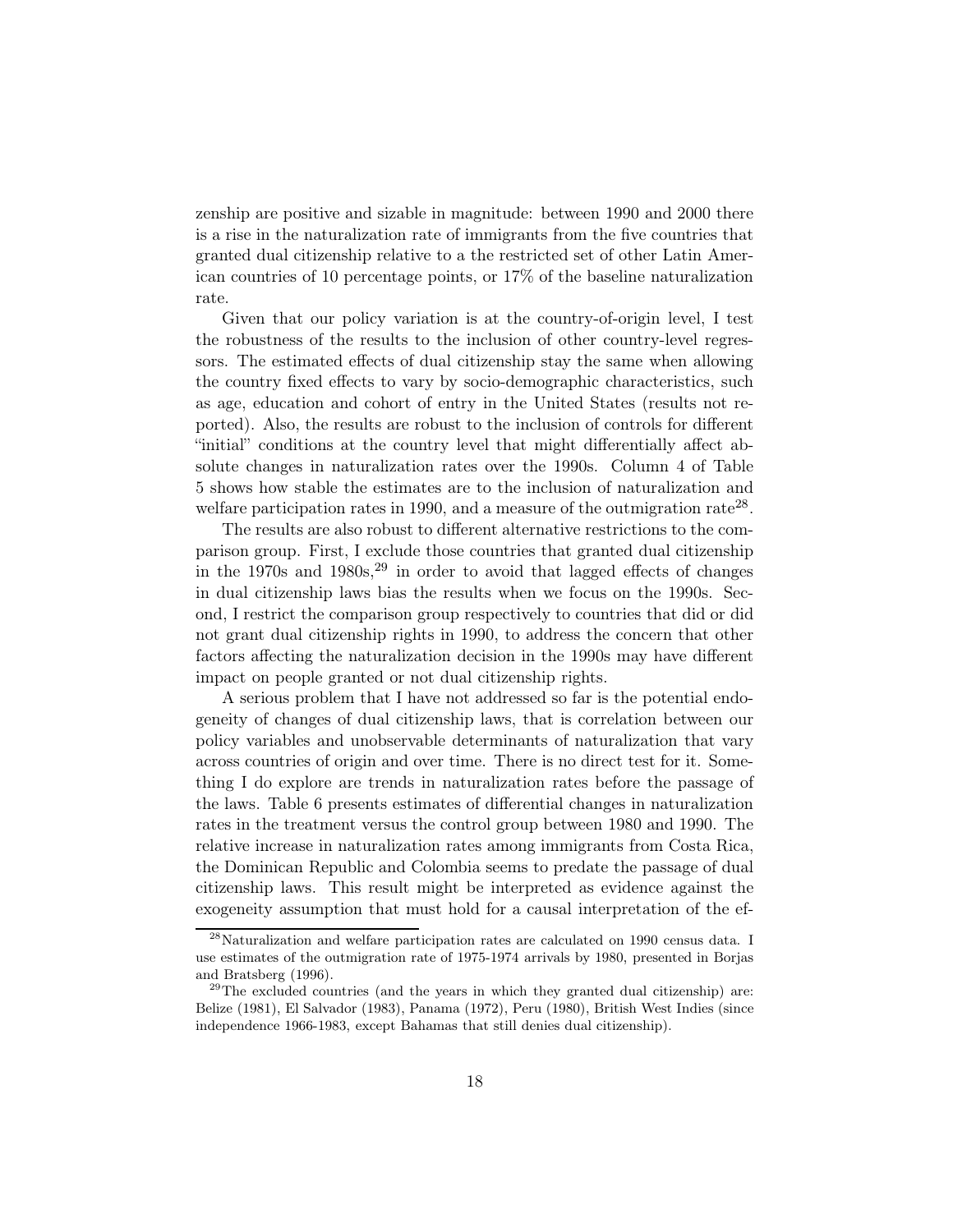fects of dual citizenship on naturalization. However, the presence of illegal immigrants is a confounding factor in this period as well. When restricting the analysis to long-term immigrants (less likely to be illegal), immigrants from the Dominican Republic, Brazil and Colombia are found to experience relative drops in naturalization rates. Overall, I conclude that results in Table 6 do not provide conclusive evidence against the exogeneity assumption of changes in dual citizenship laws.

## 5 Labor Outcomes

The first three panels of Table 7 presents OLS estimates of the returns to naturalization on different labor outcomes, that is estimates of  $\gamma$  from equations like (1) expanded to include interactions between socio-demographic characteristics and year 2000  $(x_{it}Y_t)$ . As reported in panel B, in a sample of Latin American immigrants less than 65 years old who arrived in the United States at least 18 years old and stayed at least 3 to 5 years, OLS estimates show that naturalization status is associated with a 3.5 percentage points increase in the probability to work at least one week in the previous year (4.5% of the baseline employment rate) and with more than two weeks of additional work over the previous year. When focusing on a measure of fulltime employment (at least 20 weeks of employment and 15 hours of usual work per week) the results are very similar. Also, employment gains are concentrated in self-employment and work in the public sector (either at the local, state or federal level). As regards earnings, naturalization status is associated with an 11% increase in annual wages and a 7% increase in annual earnings from self-employment. Comparison between panel B and panel A (reporting results from a specification that does not include controls for length of residence in the United States) shows that pay differentials between naturalized and non-naturalized immigrants only partly reflects the fact that naturalized citizens on average have spent more time in the United States than non-citizens.<sup>30</sup> For all the measures but one the OLS estimates are found to be stable over time, as shown by coefficients of the interaction between naturalization status and year 2000 not statistically different from zero (panel C). Only the probability to be self-employed slightly increases

<sup>30</sup>On 1970 census data, in his seminal paper on immigrant wage assimilation, Chiswick (1978) dismisses the naturalization effect because it falls from 15% to 7% and loses statistical significance when controlling for years since migration in the wage regression. On the contrary, on 1990 census data and 1994-1998 CPS data (augmented with a sample of natives), Bratsberg et al. (2002) find a significant naturalization premium of 6-7% when controlling for length of residence in the United States.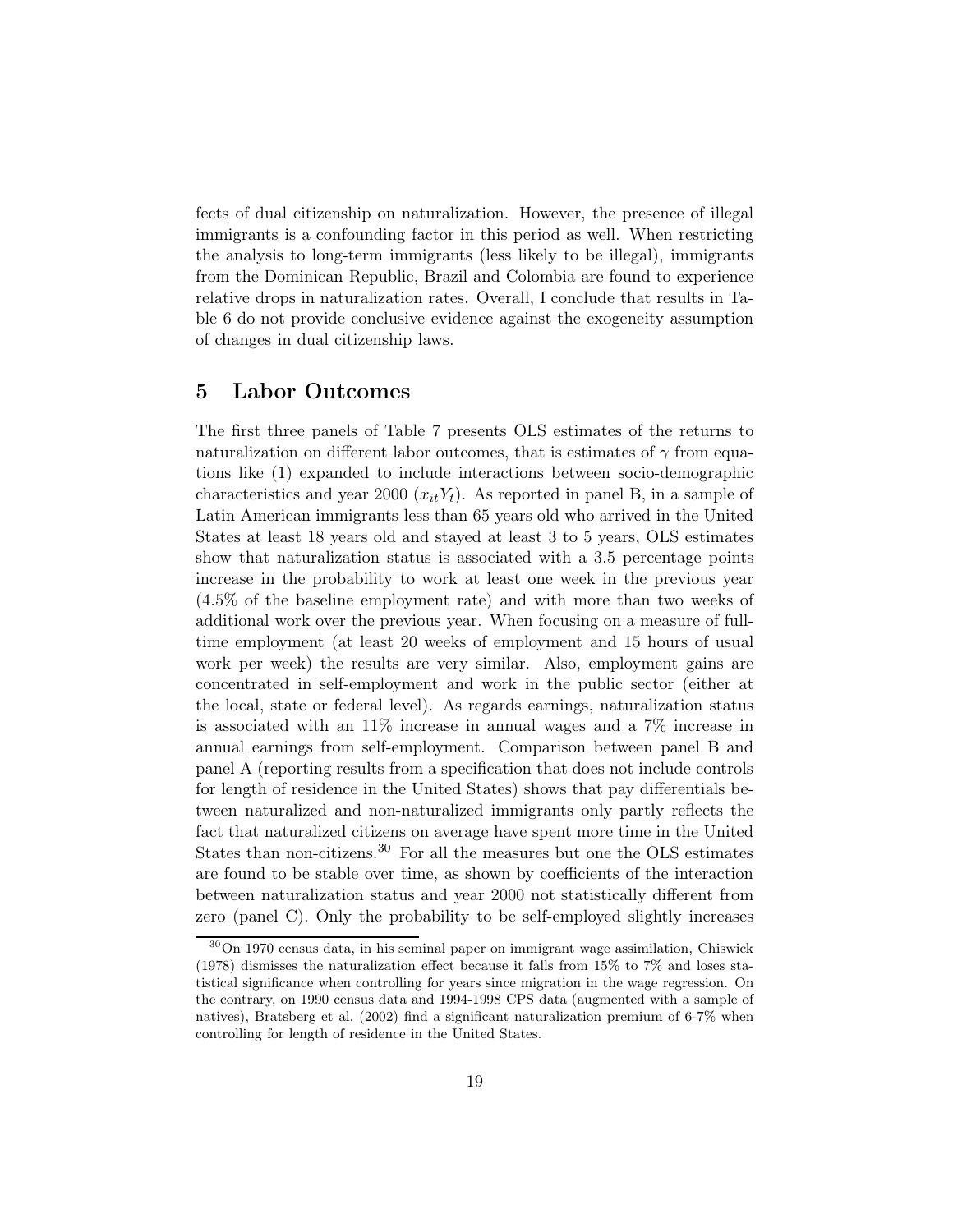over time for naturalized citizens.

The last two panels of Table 7 present DD estimates of the effects of dual citizenship on labor outcomes. These are estimates of the  $\delta$ 's from equations (2) and (2') where the dependent variables are our measures of labor outcomes.

As shown in panel D, immigrants from those countries that granted dual citizenship during the 1990s are more likely to be employed in 2000 relative to other Latin-American immigrant groups: they experience a 3.7 percentage points increase in the probability of full-time work, they work on average almost two weeks more and in particular they are more likely to be selfemployed or work for the government. As a group, they do not experience any wage gains though, and they are found to earn on average 19% less from self-employment than other immigrant groups.

An analysis of the country-specific DD estimates (Panel E) reveals that employment gains are common to all countries in the treatment group, and particularly sizable among people born in the Dominican Republic. People born in Costa Rica, the Dominican Republic and Brazil also experience wage gains, but the insignificant effect for Colombia and the negative one for Ecuador seem to dominate the aggregate effect. As regards earnings from self-employment, all immigrants in the treatment group experience large drops relative to people born in other Latin American countries.

If we interpret these results as the effects of dual citizenship rights mediated through the acquisition of naturalization, higher employment among immigrants recently allowed dual citizenship rights is consistent with naturalization providing greater employment opportunities. The findings of no earnings improvements are puzzling in light of evidence of higher employment. One possible explanation for these results, however, is that naturalization leads to higher pay primarily through more rapid wage growth rather than a one-time boost in pay, as shown to be the case for young male immigrants by Bratsberg et al. (2002). If this is the case, wage gains might not have taken place yet for *recently* naturalized immigrants, such as those responding to newly granted dual nationality rights. As regards earnings from self-employment, the costs of starting a new business might still be high relative to revenues.

The interpretation of the effects of dual citizenship on labor outcomes through naturalization is supported by the sizable positive estimated effects of dual nationality on the acquisition of citizenship in the United States. Also, our discussion in Section 2 shows that it is plausible that the mechanism through which an individual is motivated to take up U.S. citizenship in response to recently granted dual nationality rights is not systematically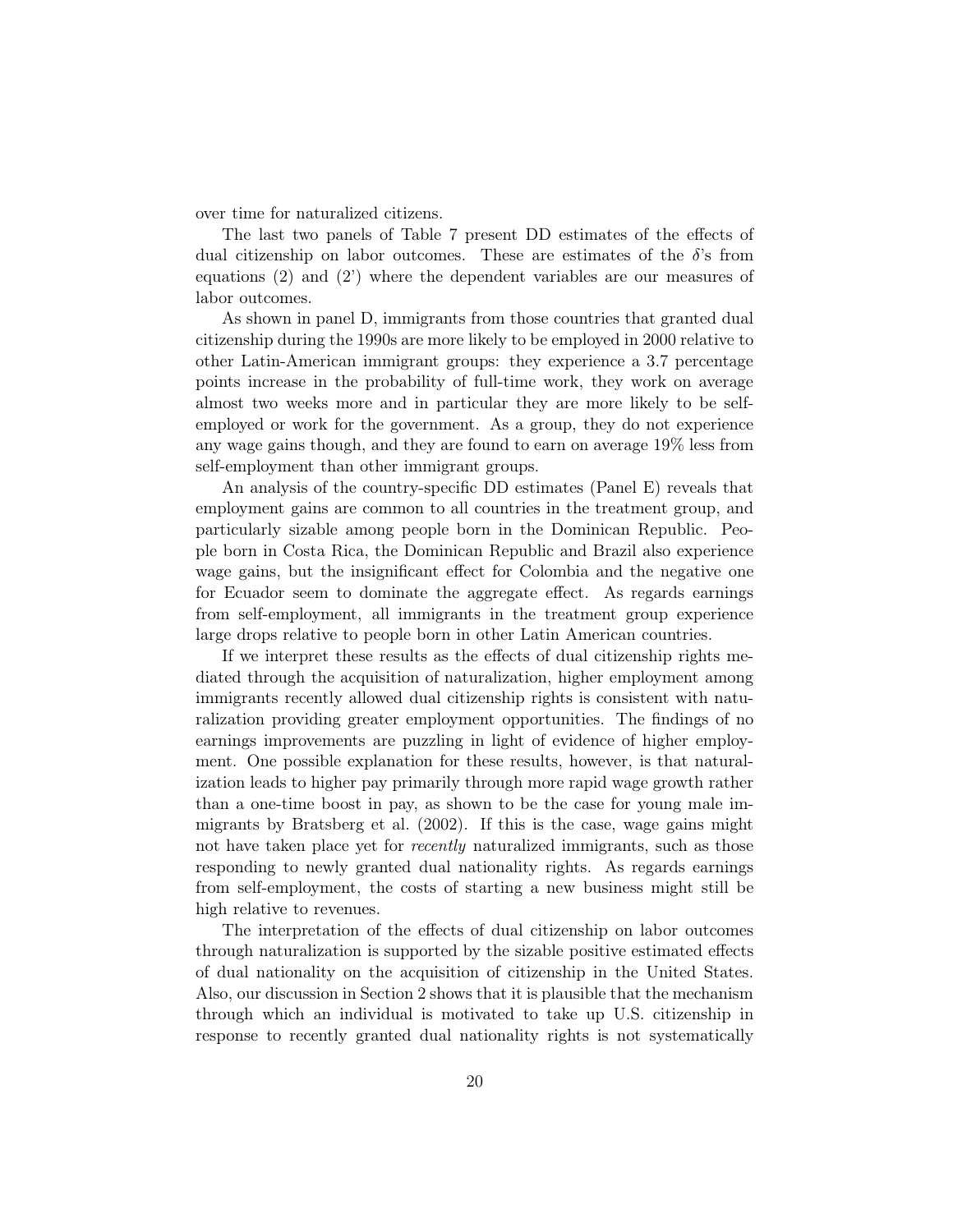related to individual unobserved productivity.

Obviously, dual nationality rights may induce behavioral changes even for those who are not motivated to naturalize at the margin. In general, integration into the United States carries a lower cost once dual nationality rights are recognized, and this might in principle promote stronger attachment to the destination country, and stimulate a wide array of US-specific investments such as in English skills, housing or human capital. We cannot separate out the effects of dual citizenship through naturalization from all the potential direct effects that might involve even those that are not motivated to take up U.S. citizenship. This is the main motivation for the fact I prefer to limit the analysis to the reduced-form effects of dual citizenship on labor outcomes and propose increased naturalization as one possible way of interpreting the results, rather than applying an instrumental variable analysis for the returns to naturalization in which dual citizenship laws are the source of identifying variation.

## 6 Conclusions

I find that recognition of dual nationality by some important sending countries positively affects the U.S. naturalization rate among immigrants coming from those countries. The effects are sizable in magnitude, implying an increase of 11 percentage points in the probability of naturalization over the 1990s among immigrants coming from Colombia, the Dominican Republic, Ecuador, Costa Rica and Brazil. This is a very interesting result that sheds some light in the long-standing debate on the pros and cons of dual nationality. From the point of view of receiving states, dual nationality has been traditionally criticized as an intolerable sort of political bigamy, a way of devaluing the meaning of citizenship and impede assimilation in the destination country. On the contrary, my findings support the view that dual nationality might be a means for immigrants to reconcile memberships in both their countries of residence and of origin.

I also show that immigrants coming from countries that recently allowed dual citizenship experience relative employment gains. This result, if interpreted through the effects of dual citizenship on naturalization, is consistent with naturalization removing employment barriers and facilitating the assimilation into the U.S. labor market. Unveiling the existence of a causal effect of citizenship acquisition on an immigrant's assimilation in the United States is an important policy question. If such effect does exist as it is supported by my findings, then policy makers might consider investing to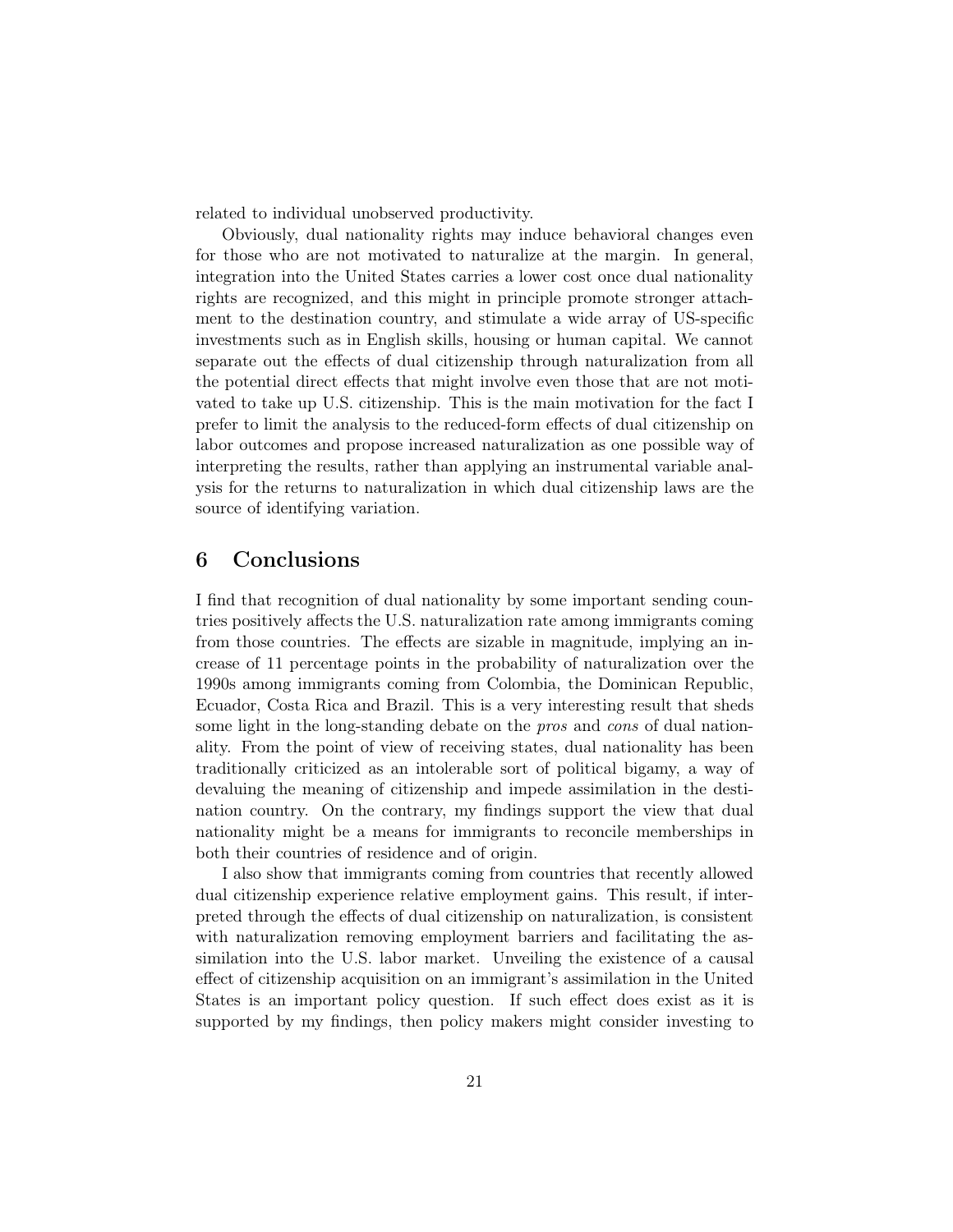reduce the lengthening backlogs for naturalization, and introducing policies that inform immigrants of their eligibility for citizenship and programs that remove barriers to naturalization (such as language and civics classes to help immigrants pass the citizenship exam).

## References

- Bleakley, H. and A. Chin (2004): "Language Skills and Earnings: Evidence from Childhood Immigrants." Review of Economics and Statistics, 86, 481–496.
- Bloemraad, I. (2004): "Who Claims Dual Citizenship? The Limits of Postnationalism, the Possibilities of Transnationalism, and the Persistence of Traditional Citizenship," International Migration Review, 38.
- BORJAS, G. J. (2002): "Welfare Reform and Immigrant Participation in Welfare Programs," International Migration Review, 36, 1093–1123.
- Borjas, G. J. and B. Bratsberg (1996): "Who Leaves? The Outmigration of the Foreign-Born," Review of Economics and Statistics, 87, 165– 176.
- Bratsberg, B., J. Ragan, and Z. Nasir (2002): "The Effect of Naturalization on Wage Growth: A Panel Study of Young Male Immigrants," Journal of Labor Economics, 20, 568–597.
- Chiswick, B. R. (1978): "The Effect of Americanization on the Earnings of Foreign-Born Men," Journal of Political Economy, 86, 897–921.
- Dustmann, C. (1996): "An Economic Analysis of Return Migration," UCL Discussion Paper.
- Fix, M., J. Passel, and K. Sucher (2003): "Trends in Naturalization," The Urban Institute, Washington DC, Immigration Studies Program, Brief.No.3.
- Guarnizo, L. E., A. Portes, and W. Haller (2003): "Assimilation and Transnationalism: Determinants of Transnational Political Action among Contemporary Immigrants," American Journal of Sociology, 108, 1211– 1248.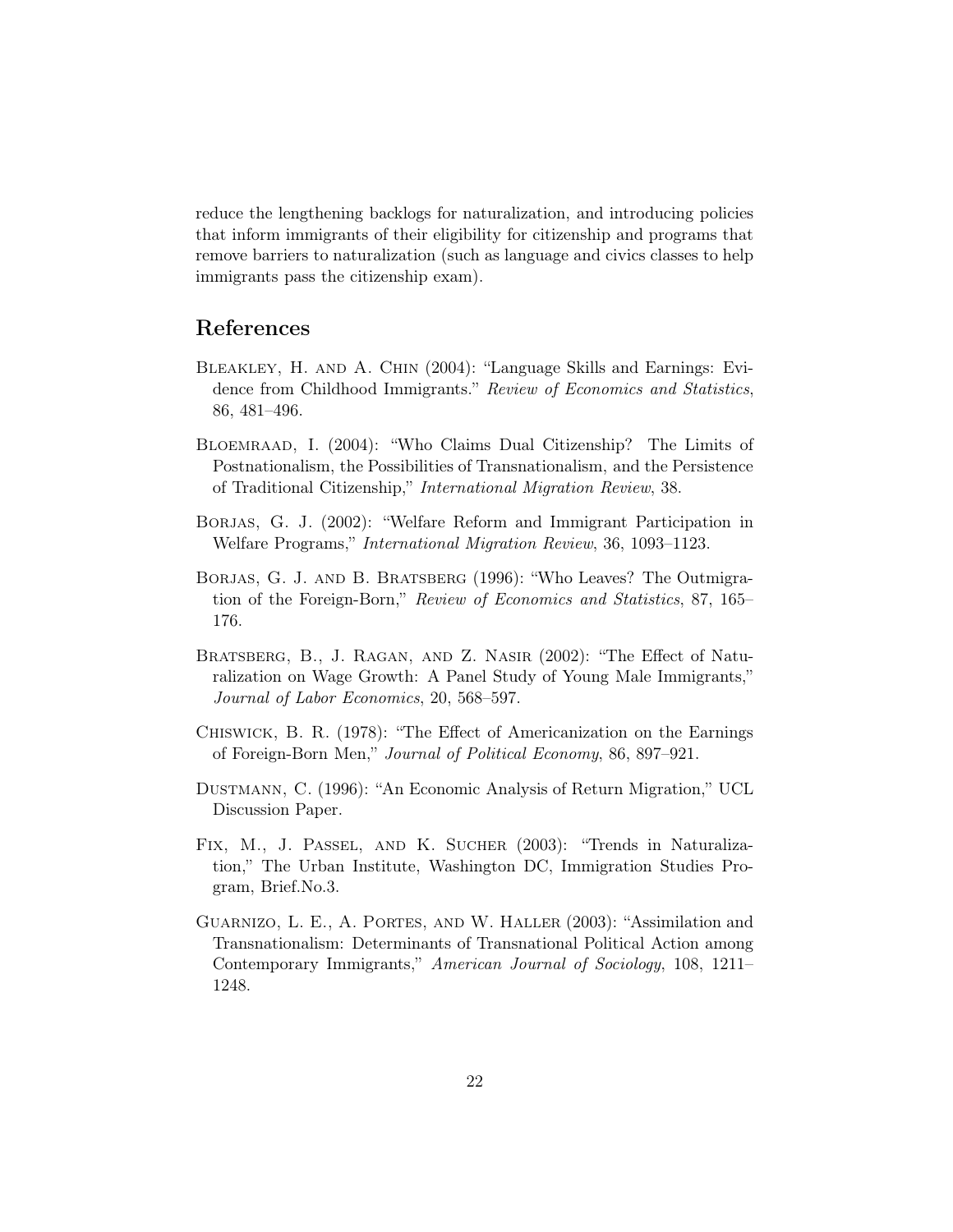- JONES-CORREA, M. (2001): "Under Two Flags: Dual Nationality in Latin America and Its Consequences for Naturalization in the United States," International Migration Review, 35, 997–1029.
- Lien, P. (2005): "Is Homeland Concern a Deterrant of or a Catalyst for Chinese American Participation in U.S. Politics?" Paper presented at the 2005 Annual Meeting of the AAAS, Los Angeles, April 20-23.
- MARTÍNEZ SALDAÑA, J. AND R. R. PINEDA (2002): Suffrage for Mexicans Residing Abroad, in David Brooks and Jonathan Fox, eds., "Cross-Border Dialogues: US-Mexico Social Movement Networking", University of California, San Diego, Center for US-Mexican Studies.
- Mazzolari, F. (April 2005): "Determinants of Naturalization. The Role of Dual Citizenship Laws." Center for Comparative Immigration Studies at UC San Diego, Working Paper 117.
- PASSEL, J. AND R. CLARK (1997): "How Many Naturalized Citizens Are There? An Assessment of Data Quality in the Decennial Census and CPS," Paper presented at the annual meeting of the Population Association of America, Washington, D.C. March 1997.
- Ruggles, S. and M. Sobek (2003): "Integrated Public Use Microdata Series: Version 3.0," Minneapolis: Historical Census Projects, University of Minnesota.
- Rytina, N. (2002): "IRCA Legalization Effects: Lawful Permanent Residence and Naturalization through 2001," U.S. Immigration and Naturalization Service, office of Policy and Planning, Statistics Division.
- U.S. IMMIGRATION AND NATURALIZATION SERVICE (1997): 1996 Statistical Yearbook, Washington, D.C.: U.S. Government Printing Office.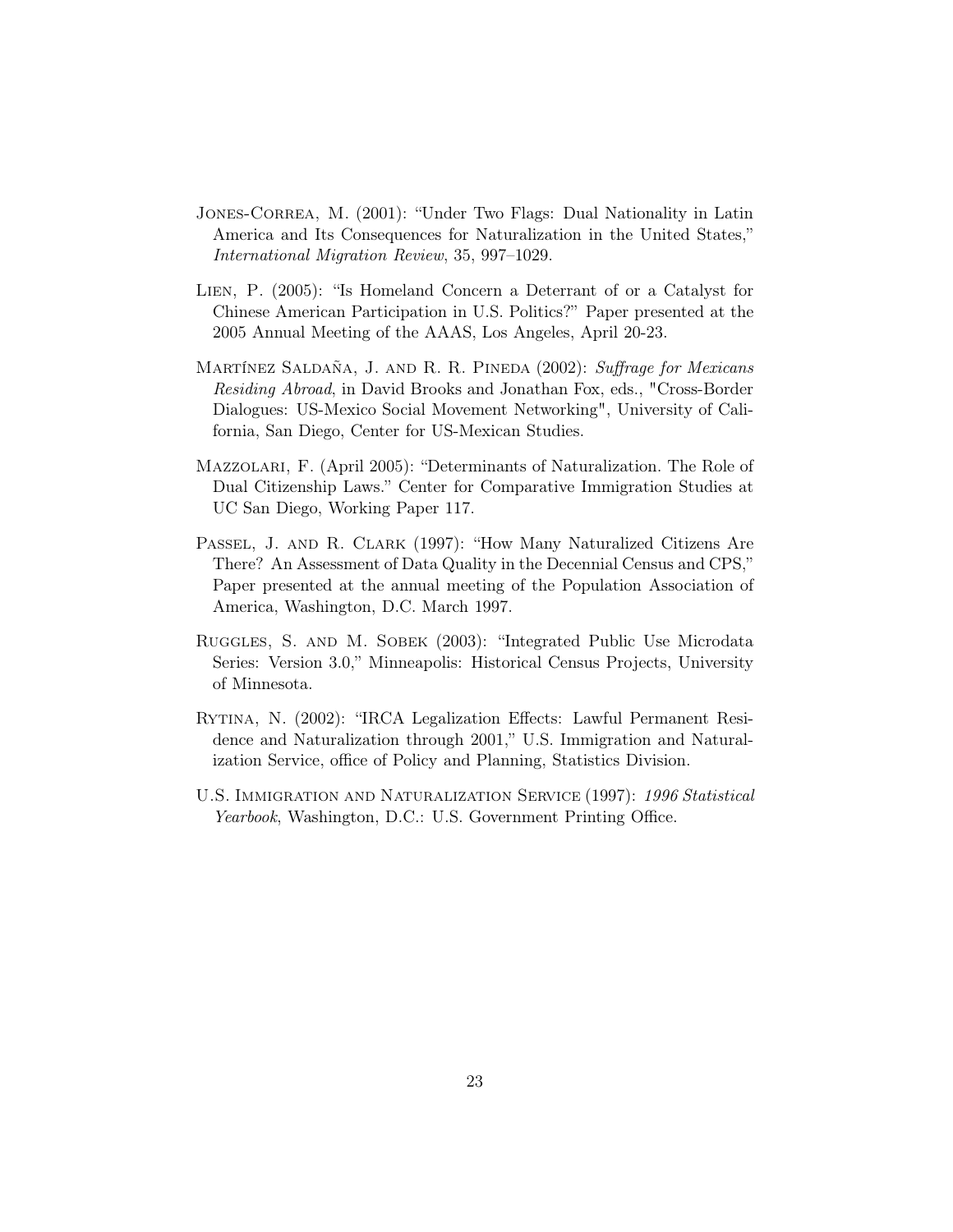**Figure 1: Number of Naturalized Citizens and Naturalization Rate, 1970-2002**



Source: Fig.1, Fix, Passel and Sucher (2003): Urban Institute estimates on Census and CPS data



**Figure 2: Naturalizations per year by Region/Country of Birth, 1991-2001**

Source: U.S. Immigration and Naturalization Service, 2001 Statistical Yearbook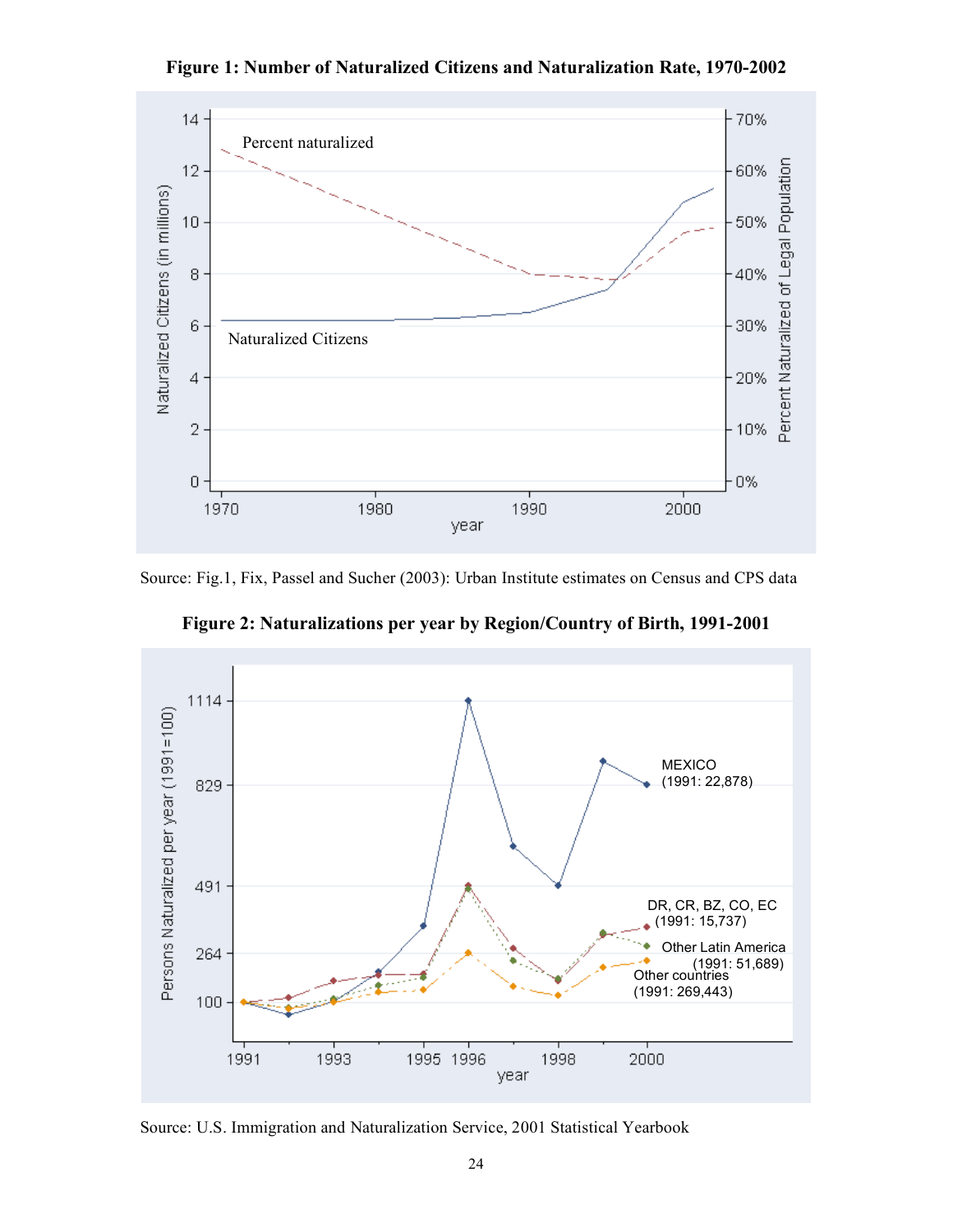|                                  |       | Unauthorized population |           | Change, 1990 to 2000 |
|----------------------------------|-------|-------------------------|-----------|----------------------|
| Country of origin                | 1990  | 2000                    | in levels | % relative to 1990   |
|                                  |       |                         |           |                      |
| Mexico                           | 2,040 | 4,808                   | 2,768     | 136                  |
| CostaRica                        | 5     | 17                      | 12        | 240                  |
| DominicanRepublic                | 46    | 91                      | 45        | 98                   |
| <b>Brazil</b>                    | 20    | 77                      | 57        | 285                  |
| Colombia                         | 51    | 141                     | 90        | 176                  |
| Ecuador                          | 37    | 108                     | 71        | 192                  |
| other Central and South America  | 750   | 866                     | 116       | 15                   |
| excluding El Salvador, Nicaragua |       |                         |           |                      |
| Guatemala and Honduras           | 242   | 374                     | 132       | 54                   |
| Canada                           | 25    | 47                      | 22        | 88                   |
| Europe                           | 123   | 191                     | 68        | 55                   |
| Asia                             | 311   | 500                     | 189       | 61                   |
| Africa                           | 82    | 131                     | 49        | 60                   |
| Oceania                          | 10    | 23                      | 13        | 130                  |
| All countries                    | 3,500 | 7,000                   | 3,500     | 100                  |

**Table 1 Estimated Unauthorized Resident Population** *(in thousands)*

Source: "Estimates of the Unauthorized Immigrant Population Residing in the United States: 1990 to 2000", U.S. Immigration and Naturalization Service (2003)

(http://www.uscis.gov/graphics/shared/aboutus/statistics/Ill\_Report\_1211.pdf)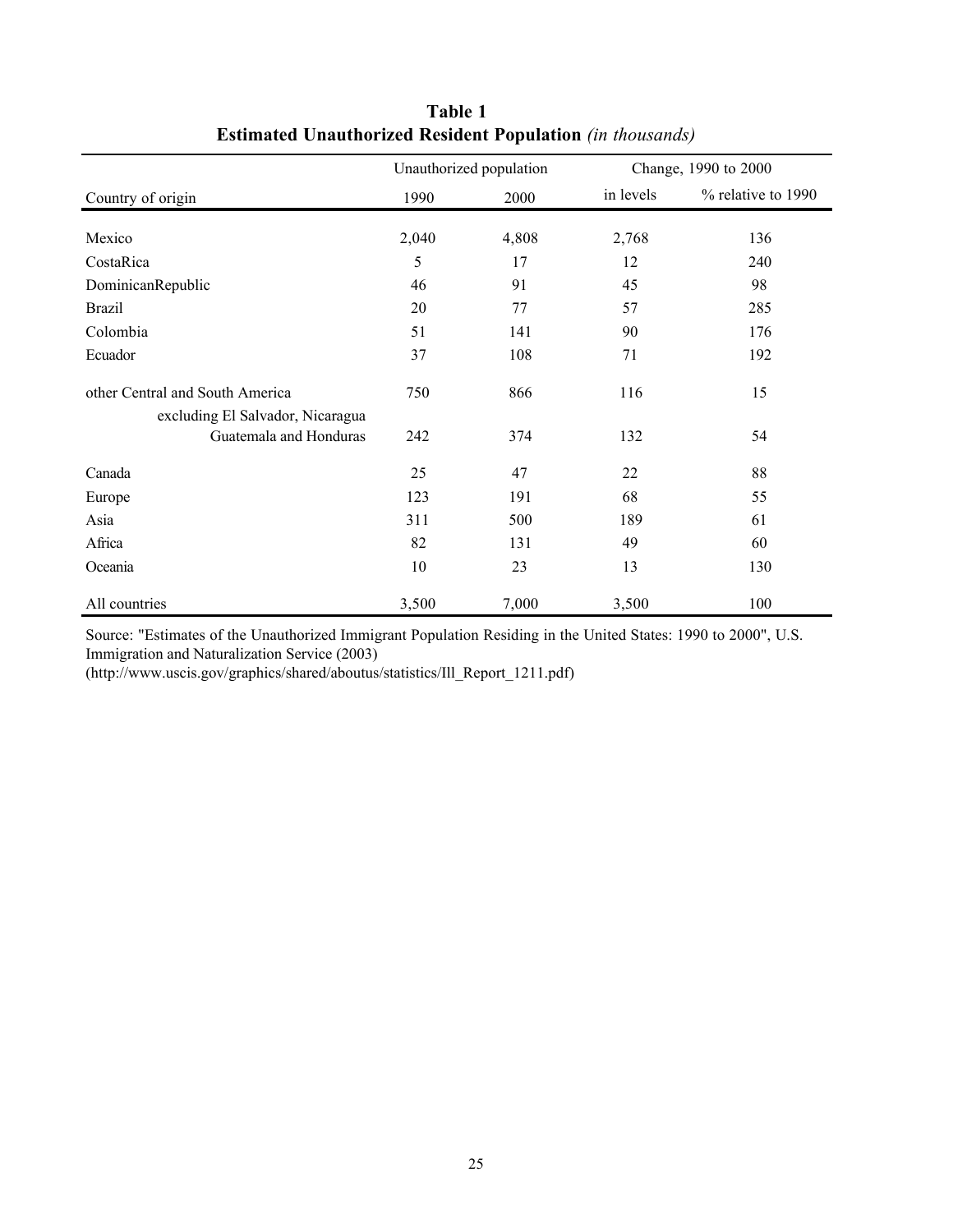**Table 2 Selected Variable Means for Foreign-born by Region or Country of origin, 1990-2000** 

|                                                   | 1990         |              |              |                |                | 2000         |                |                          |              |              |              |              |              |              |              |                                                         |
|---------------------------------------------------|--------------|--------------|--------------|----------------|----------------|--------------|----------------|--------------------------|--------------|--------------|--------------|--------------|--------------|--------------|--------------|---------------------------------------------------------|
| Variable                                          | MX           | <b>CR</b>    | DR           | <b>BZ</b>      | CO             | EC           | other<br>LA    | other<br>countries       | MX           | <b>CR</b>    | DR           | <b>BZ</b>    | CO           | $\rm EC$     | other<br>LA  | other<br>countries                                      |
| Naturalized citizen                               | 0.24         | 0.38         | 0.30         | 0.31           | 0.34           | 0.30         | 0.39           | 0.55                     | 0.26         | 0.48         | 0.39         | 0.31         | 0.52         | 0.40         | 0.46         | 0.57                                                    |
| Probability legal status                          | 0.44         | 0.86         | 0.88         | 0.86           | 0.79           | 0.75         | 0.75           | 0.94                     | 0.58         | 0.80         | 0.90         | 0.59         | 0.77         | 0.71         | 0.80         | 0.95                                                    |
| Naturalized citizen /<br>probability legal status | 0.57         | 0.44         | 0.34         | 0.36           | 0.43           | 0.40         | 0.55           | 0.58                     | 0.45         | 0.59         | 0.43         | 0.53         | 0.68         | 0.56         | 0.56         | 0.60                                                    |
| entered in the U.S.                               |              |              |              |                |                |              |                |                          |              |              |              |              |              |              |              |                                                         |
| before 1965                                       | 0.12         | 0.20         | 0.10         | 0.18           | 0.11           | 0.14         | 0.13           | 0.21                     | 0.03         | 0.08         | 0.03         | 0.03         | 0.04         | 0.04         | 0.03         | 0.06                                                    |
| 1965-1969                                         | 0.10         | 0.16         | 0.14         | 0.14           | 0.15           | 0.19         | 0.15           | 0.12                     | 0.04         | 0.10         | 0.05         | 0.05         | 0.08         | 0.08         | 0.06         | 0.06                                                    |
| 1970-1974                                         | 0.20         | 0.22         | 0.16         | 0.13           | 0.19           | 0.23         | 0.16           | 0.15                     | 0.09         | 0.11         | 0.06         | 0.04         | 0.10         | 0.10         | 0.08         | 0.09                                                    |
| 1975-1979                                         | 0.27         | 0.14         | 0.21         | 0.16           | 0.17           | 0.17         | 0.17           | 0.22                     | 0.13         | 0.10         | 0.10         | 0.05         | 0.10         | 0.08         | 0.10         | 0.13                                                    |
| 1980-1981                                         | 0.16         | 0.13         | 0.17         | 0.14           | 0.19           | 0.13         | 0.23           | 0.13                     | 0.07         | 0.08         | 0.08         | 0.04         | 0.10         | 0.07         | 0.12         | 0.08                                                    |
| 1982-1984                                         | 0.14         | 0.12         | 0.21         | 0.22           | 0.16           | 0.13         | 0.16           | 0.15                     | 0.08         | 0.08         | 0.11         | 0.08         | 0.10         | 0.08         | 0.10         | 0.09                                                    |
| 1985-1990                                         | 0.01         | 0.02         | 0.01         | 0.04           | 0.02           | 0.02         | 0.01           | 0.02                     | 0.34         | 0.25         | 0.32         | 0.40         | 0.30         | 0.29         | 0.32         | 0.26                                                    |
| 1991-1994                                         | $\sim$       |              |              | $\overline{a}$ | $\overline{a}$ | ÷,           | $\blacksquare$ | $\overline{\phantom{a}}$ | 0.22         | 0.19         | 0.24         | 0.28         | 0.17         | 0.25         | 0.18         | 0.21                                                    |
| 1995-1997                                         | ä,           |              |              |                |                |              | ä,             | ٠                        | 0.01         | 0.02         | 0.01         | 0.03         | 0.01         | 0.01         | 0.01         | 0.01                                                    |
| Female                                            | 0.46         | 0.57         | 0.57         | 0.58           | 0.56           | 0.54         | 0.53           | 0.54                     | 0.46         | 0.57         | 0.55         | 0.57         | 0.57         | 0.48         | 0.52         | 0.53                                                    |
| Age                                               | 41.38        | 44.32        | 42.74        | 43.25          | 43.48          | 44.22        | 44.72          | 45.82                    | 41.37        | 45.48        | 43.90        | 42.03        | 45.64        | 43.72        | 44.86        | 46.41                                                   |
| Education                                         |              |              |              |                |                |              |                |                          |              |              |              |              |              |              |              |                                                         |
| at most 4th grade<br>5th to 8th grade             | 0.32<br>0.33 | 0.05<br>0.15 | 0.15<br>0.26 | 0.06<br>0.06   | 0.06<br>0.09   | 0.06<br>0.13 | 0.09<br>0.16   | 0.06<br>0.08             | 0.22<br>0.32 | 0.04<br>0.12 | 0.10<br>0.21 | 0.03<br>0.05 | 0.05<br>0.09 | 0.05<br>0.16 | 0.09<br>0.14 | 0.04<br>0.05                                            |
| 9th to 12th grade                                 | 0.16         | 0.19         | 0.22         | 0.10           | 0.20           | 0.23         | 0.20           | 0.11                     | 0.20         | 0.16         | 0.24         | 0.11         | 0.16         | 0.19         | 0.20         | 0.10                                                    |
| High School                                       | 0.09         | 0.25         | 0.19         | 0.23           | 0.27           | 0.27         | 0.22           | 0.20                     | 0.14         | 0.26         | 0.20         | 0.25         | 0.28         | 0.27         | 0.23         | 0.19                                                    |
| Some College                                      | 0.05         | 0.18         | 0.09         | 0.19           | 0.17           | 0.16         | 0.14           | 0.14                     | 0.07         | 0.19         | 0.13         | 0.19         | 0.19         | 0.18         | 0.15         | 0.15                                                    |
| <b>Bachelors</b>                                  | 0.03         | 0.14         | 0.07         | 0.24           | 0.15           | 0.12         | 0.14           | 0.25                     | 0.04         | 0.15         | 0.08         | 0.24         | 0.17         | 0.11         | 0.13         | 0.29                                                    |
| Masters                                           | 0.01         | 0.04         | 0.02         | 0.12           | 0.06           | 0.04         | 0.06           | 0.15                     | 0.02         | 0.06         | 0.04         | 0.13         | 0.08         | 0.04         | 0.05         | 0.18                                                    |
| State of residence                                |              |              |              |                |                |              |                |                          |              |              |              |              |              |              |              |                                                         |
| California                                        | 0.56         | 0.31         | 0.01         | 0.19           | 0.11           | 0.16         | 0.22           | 0.31                     | 0.49         | 0.22         | 0.01         | 0.13         | 0.08         | 0.08         | 0.22         | 0.31                                                    |
| Florida                                           | 0.01         | 0.16         | 0.08         | 0.12           | 0.25           | 0.09         | 0.31           | 0.05                     | 0.02         | 0.21         | 0.10         | 0.22         | 0.29         | 0.10         | 0.26         | 0.05                                                    |
| Illinois                                          | 0.06         | 0.02         | 0.00         | 0.03           | 0.02           | 0.04         | 0.02           | 0.05                     | 0.06         | 0.01         | 0.00         | 0.01         | 0.02         | 0.04         | 0.01         | 0.05                                                    |
| NewJersey                                         | 0.00         | 0.09         | 0.12         | 0.13           | 0.15           | 0.14         | 0.07           | 0.06                     | 0.01         | 0.14         | 0.14         | 0.12         | 0.16         | 0.20         | 0.07         | 0.06                                                    |
| NewYork                                           | 0.01         | 0.17         | 0.68         | 0.17           | 0.29           | 0.45         | 0.20           | 0.13                     | 0.01         | 0.13         | 0.58         | 0.12         | 0.24         | 0.47         | 0.20         | 0.13                                                    |
| Texas                                             | 0.25         | 0.05         | 0.00         | 0.05           | 0.04           | 0.02         | 0.04           | 0.05                     | 0.20         | 0.05         | 0.01         | 0.03         | 0.04         | 0.01         | 0.04         | 0.05                                                    |
| other state                                       | 0.12         | 0.19         | 0.11         | 0.31           | 0.14           | 0.10         | 0.14           | 0.35                     | 0.21         | 0.24         | 0.16         | 0.37         | 0.18         | 0.10         | 0.19         | 0.36                                                    |
| Number of observations                            | 80,347       | 961          | 6,322        | 1,348          | 6,942          |              | 3,275 67,167   | 223,116                  |              |              |              |              |              |              |              | 184,731 1,471 16,390 3,867 11,612 6,749 118,484 332,993 |

*Restrictions.* Foreign-born individuals less than 65 years old who arrived in the U.S at least 18 and who have resided in the U.S. at least 3 to 5 years. *Sources.* Census 1990 (1% and 5%) and Census 2000 (1% and 5%) *Notes.* To save space, variables means are calculated not for all the variables and/or categories considered in the empirical specification. In particular, in the regression analysis 68 separate country/area of origin are defined, all 50 States are separately identified and age is identified by 7 classes.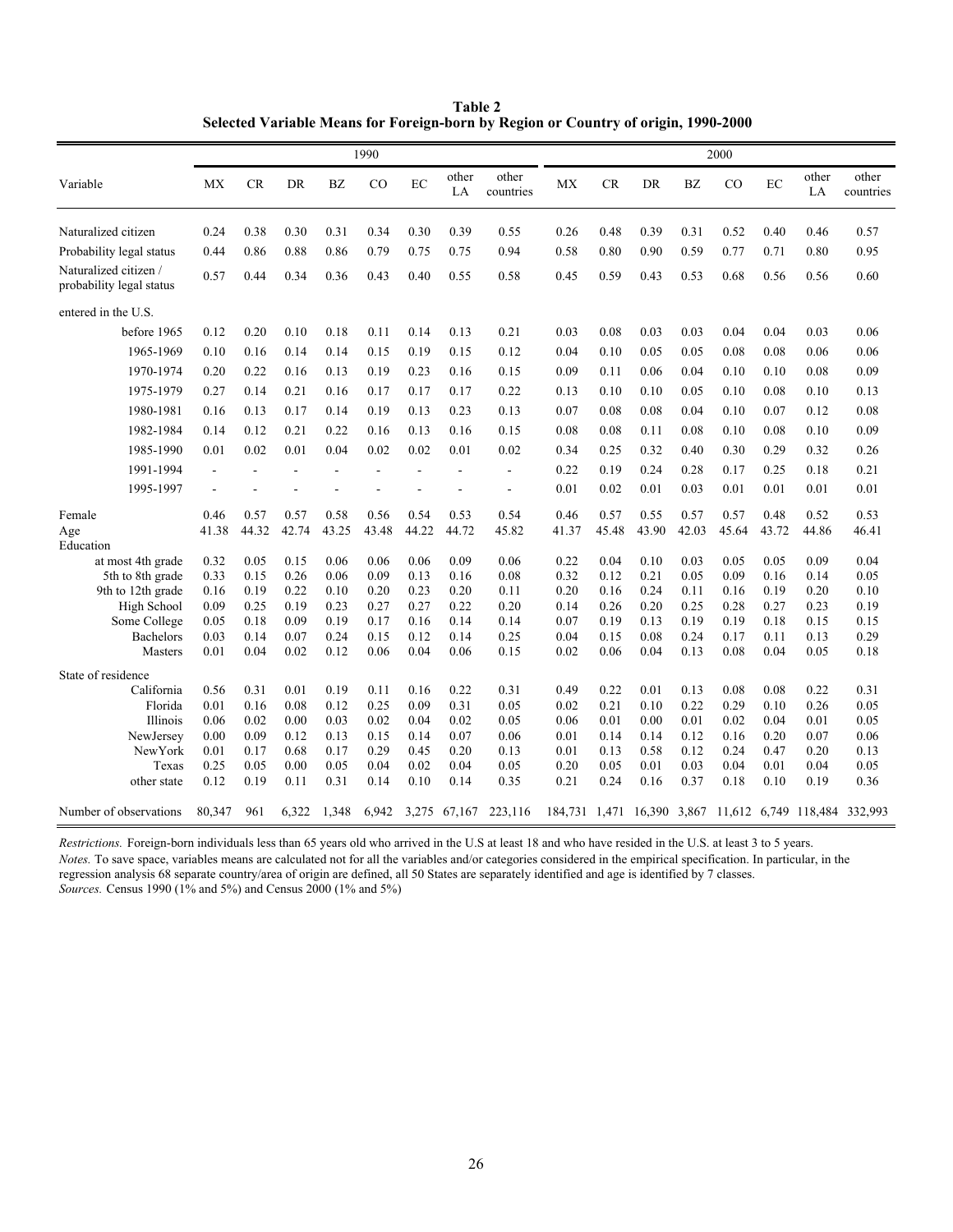**Table 3 Selected Variable Means for Foreign-born by Region or Country of origin and Naturalization Status**

|                                       | Noncitizens          |              |              |              |              | Naturalized  |               |                    |              |              |              |              |              |              |              |                    |
|---------------------------------------|----------------------|--------------|--------------|--------------|--------------|--------------|---------------|--------------------|--------------|--------------|--------------|--------------|--------------|--------------|--------------|--------------------|
| Variable                              | <b>MX</b>            | CR           | DR           | <b>BZ</b>    | $_{\rm CO}$  | EC           | other<br>LA   | other<br>countries | <b>MX</b>    | <b>CR</b>    | DR           | <b>BZ</b>    | CO           | EC           | other<br>LA  | other<br>countries |
| Employed $(1 \text{ week }+)$         | 0.72                 | 0.74         | 0.67         | 0.79         | 0.78         | 0.77         | 0.79          | 0.76               | 0.74         | 0.76         | 0.70         | 0.79         | 0.80         | 0.77         | 0.80         | 0.80               |
| Weeks worked                          | 30.63                | 33.12        | 29.03        | 35.93        | 34.70        | 34.24        | 35.25         | 35.00              | 32.83        | 35.06        | 31.27        | 35.79        | 36.98        | 34.89        | 37.41        | 37.30              |
| $20$ wks + $& 15$ hrs/wk +            |                      |              |              |              |              |              |               |                    |              |              |              |              |              |              |              |                    |
| Employed                              | 0.62                 | 0.66         | 0.57         | 0.72         | 0.69         | 0.69         | 0.70          | 0.69               | 0.66         | 0.68         | 0.61         | 0.71         | 0.73         | 0.69         | 0.74         | 0.73               |
| Self-employed                         | 0.05                 | 0.08         | 0.06         | 0.16         | 0.10         | 0.06         | 0.08          | 0.11               | 0.07         | 0.08         | 0.06         | 0.12         | 0.11         | 0.07         | 0.08         | 0.13               |
| Private Employee                      | 0.63                 | 0.60         | 0.56         | 0.57         | 0.63         | 0.66         | 0.65          | 0.58               | 0.61         | 0.54         | 0.54         | 0.56         | 0.61         | 0.60         | 0.60         | 0.56               |
| Public Employee                       | 0.03                 | 0.05         | 0.04         | 0.06         | 0.05         | 0.03         | 0.05          | 0.06               | 0.06         | 0.12         | 0.08         | 0.09         | 0.08         | 0.09         | 0.12         | 0.10               |
| Income                                |                      |              |              |              |              |              |               |                    |              |              |              |              |              |              |              |                    |
| self-employment                       | 8.79                 | 8.82         | 8.83         | 9.07         | 8.86         | 8.93         | 8.92          | 9.23               | 8.96         | 9.07         | 8.98         | 9.19         | 9.10         | 9.10         | 9.09         | 9.38               |
| wages and salaries                    | 9.18                 | 9.50         | 9.21         | 9.66         | 9.43         | 9.41         | 9.39          | 9.78               | 9.37         | 9.67         | 9.46         | 9.78         | 9.69         | 9.62         | 9.72         | 9.93               |
| welfare                               | 7.63                 | 8.06         | 7.85         | 7.92         | 7.83         | 7.78         | 7.72          | 8.08               | 7.68         | 7.57         | 7.86         | 7.54         | 7.68         | 7.74         | 7.67         | 7.98               |
| entered in the U.S.                   |                      |              |              |              |              |              |               |                    |              |              |              |              |              |              |              |                    |
| before 1965                           | 0.04                 | 0.07         | 0.03         | 0.03         | 0.03         | 0.04         | 0.03          | 0.07               | 0.10         | 0.21         | 0.09         | 0.14         | 0.11         | 0.13         | 0.13         | 0.17               |
| 1965-1969                             | 0.04                 | 0.08         | 0.05         | 0.04         | 0.06         | 0.09         | 0.05          | 0.06               | 0.10         | 0.17         | 0.13         | 0.13         | 0.16         | 0.18         | 0.15         | 0.11               |
| 1970-1974                             | 0.11                 | 0.14         | 0.07         | 0.05         | 0.10         | 0.11         | 0.08          | 0.08               | 0.17         | 0.17         | 0.13         | 0.09         | 0.17         | 0.19         | 0.16         | 0.14               |
| 1975-1979                             | 0.16                 | 0.10         | 0.12         | 0.07         | 0.12         | 0.10         | 0.11          | 0.13               | 0.21         | 0.14         | 0.15         | 0.09         | 0.14         | 0.13         | 0.14         | 0.19               |
| 1980-1981                             | 0.10                 | 0.11         | 0.11         | 0.07         | 0.15         | 0.09         | 0.17          | 0.11               | 0.11         | 0.09         | 0.09         | 0.07         | 0.11         | 0.09         | 0.14         | 0.09               |
| 1982-1984                             | 0.10                 | 0.11         | 0.15         | 0.13         | 0.15         | 0.10         | 0.14          | 0.15               | 0.09         | 0.08         | 0.12         | 0.09         | 0.09         | 0.07         | 0.09         | 0.09               |
| 1985-1990                             | 0.26                 | 0.20         | 0.24         | 0.32         | 0.22         | 0.23         | 0.25          | 0.19               | 0.18         | 0.11         | 0.22         | 0.28         | 0.17         | 0.15         | 0.15         | 0.14               |
| 1991-1994                             | 0.18                 | 0.17         | 0.23         | 0.26         | 0.16         | 0.23         | 0.17          | 0.21               | 0.05         | 0.04         | 0.08         | 0.09         | 0.04         | 0.05         | 0.04         | 0.06               |
| 1995-1997                             | 0.01                 | 0.02         | 0.01         | 0.03         | 0.01         | 0.01         | 0.01          | 0.01               | 0.00         | 0.00         | 0.00         | 0.01         | 0.00         | 0.00         | 0.00         | 0.00               |
| Female                                | 0.46                 | 0.55         | 0.54         | 0.56         | 0.55         | 0.47         | 0.50          | 0.54               | 0.47         | 0.60         | 0.59         | 0.62         | 0.58         | 0.55         | 0.55         | 0.54               |
| Age                                   | 40.14                | 42.09        | 42.38        | 40.65        | 42.41        | 41.56        | 42.04         | 43.47              | 45.00        | 48.79        | 45.64        | 46.06        | 47.72        | 47.91        | 48.45        | 48.28              |
| Education                             |                      |              |              |              |              |              |               |                    |              |              |              |              |              |              |              |                    |
| at most 4th grade                     | 0.26                 | 0.05         | 0.14         | 0.04         | 0.07         | 0.06         | 0.12          | 0.07               | 0.22         | 0.04         | 0.07         | 0.03         | 0.04         | 0.03         | 0.05         | 0.04<br>0.06       |
| 5th to 8th grade<br>9th to 12th grade | 0.33<br>0.19         | 0.15<br>0.18 | 0.25<br>0.25 | 0.06<br>0.11 | 0.11<br>0.19 | 0.17<br>0.22 | 0.19<br>0.22  | 0.07<br>0.11       | 0.30<br>0.19 | 0.11<br>0.15 | 0.18<br>0.21 | 0.04<br>0.10 | 0.07<br>0.15 | 0.10<br>0.18 | 0.10<br>0.18 | 0.10               |
| High School                           | 0.12                 | 0.25         | 0.18         | 0.25         | 0.28         | 0.26         | 0.21          | 0.20               | 0.14         | 0.26         | 0.23         | 0.24         | 0.27         | 0.28         | 0.24         | 0.19               |
| Some College                          | 0.05                 | 0.17         | 0.10         | 0.18         | 0.16         | 0.16         | 0.12          | 0.14               | 0.08         | 0.21         | 0.15         | 0.22         | 0.20         | 0.20         | 0.18         | 0.15               |
| <b>Bachelors</b>                      | 0.03                 | 0.13         | 0.06         | 0.25         | 0.14         | 0.09         | 0.10          | 0.26               | 0.05         | 0.17         | 0.11         | 0.23         | 0.19         | 0.15         | 0.17         | 0.29               |
| <b>Masters</b>                        | 0.01                 | 0.06         | 0.03         | 0.12         | 0.06         | 0.03         | 0.04          | 0.17               | 0.02         | 0.05         | 0.04         | 0.14         | 0.08         | 0.05         | 0.07         | 0.17               |
| Number of observations                | 197,586 1,370 14,372 |              |              |              | 3,583 10,089 |              | 6,359 105,604 | 243,251            | 67,492       | 1,062        | 8,340        | 1,632        | 8,465        |              | 3,665 80,047 | 312,858            |

*Restrictions.* Foreign-born individuals less than 65 years old who arrived in the U.S at least 18 and who have resided in the U.S. at least 3 to 5 years.

*Notes.* To save space, variables means are calculated not for all the variables and/or categories considered in the empirical specification. In particular, in the regression analysis 68 separate country/area of origin are defined, all 50 States are separately identified and age is identified by 7 classes.

*Sources.* Census 1990 (1% and 5%) and Census 2000 (1% and 5%)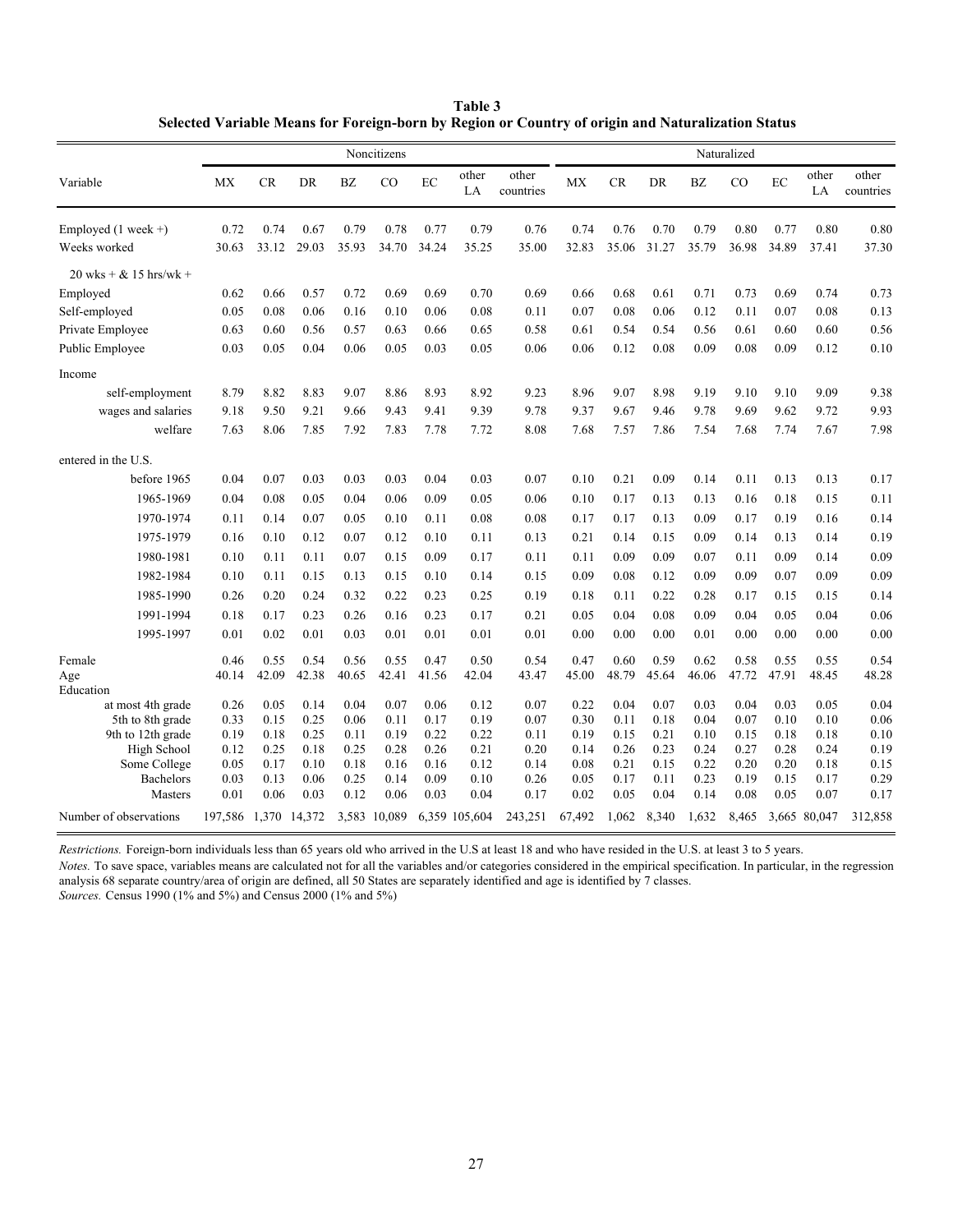| Sample                             | All countries | Latin      | Latin America     | Latin America      | Latin America  |
|------------------------------------|---------------|------------|-------------------|--------------------|----------------|
| Dependent var.: citizenship status | (1)           | America    | $20+$ yrs in U.S. | $20$ - yrs in U.S. | exclude Mexico |
|                                    |               | (2)        | (3)               | (4)                | (5)            |
| Mean                               | 0.45          | 0.33       | 0.56              | 0.25               | 0.42           |
| $\Delta$ Dual * year 2000          | $0.029*$      | 0.011      | $0.062***$        | $-0.002$           | $0.043*$       |
|                                    | [0.017]       | [0.017]    | [0.019]           | [0.018]            | [0.024]        |
|                                    |               |            |                   |                    |                |
| Mexico * year 2000                 | 0.016         | $-0.010$   | $0.059***$        | $-0.022$           |                |
|                                    | [0.016]       | [0.011]    | [0.019]           | [0.017]            |                |
| Costa Rica * year 2000             | $0.077***$    | 0.019      | $0.062***$        | $-0.006$           | $0.031***$     |
|                                    | [0.013]       | [0.017]    | [0.012]           | [0.014]            | [0.008]        |
| Dominican Rep. * year 2000         | $0.061***$    | 0.013      | 0.024             | 0.005              | 0.001          |
|                                    | [0.017]       | [0.017]    | [0.019]           | [0.020]            | [0.016]        |
| Brazil * year 2000                 | $0.041***$    | $-0.001$   | $-0.075***$       | 0.021              | 0.013          |
|                                    | $[0.012]$     | [0.021]    | [0.012]           | [0.015]            | [0.015]        |
| Colombia * year 2000               | $0.128***$    | $0.084***$ | $0.109***$        | $0.069***$         | $0.084***$     |
|                                    | [0.013]       | [0.014]    | [0.011]           | [0.015]            | [0.011]        |
| Ecuador * year 2000                | $0.108***$    | $0.042**$  | $0.096***$        | 0.018              | $0.056***$     |
|                                    | [0.015]       | [0.016]    | [0.014]           | [0.016]            | [0.012]        |
| Italy * year 2000                  | $-0.049***$   |            |                   |                    |                |
|                                    | [0.017]       |            |                   |                    |                |
| Hungary * year 2000                | $-0.065***$   |            |                   |                    |                |
|                                    | [0.022]       |            |                   |                    |                |
|                                    |               |            |                   |                    |                |
| Observations                       | 1,065,775     | 509,666    | 136,286           | 373,380            | 244,588        |
| R-squared                          | 0.26          | 0.20       | 0.17              | 0.12               | 0.24           |

**Table 4 Difference in Differences for Naturalization Status**

Notes: Robust s.e. (clustered by country of origin) in brackets. \* denotes statistical significance at the 90% level of confidence, \*\* 95%, \*\*\* 99%. Sample: 1990 and 2000 IPUMS, arrived in the U.S. at least 18 years old and stayed for at least 5 years (3 if married to U.S. citizen), currently aged 21 to 65.  $\Delta Dual=1$  for immigrants born in Mexico, Costa Rica, Dominican Republic, Brazil, Colombia, Ecuador, Italy or Hungary. All specifications include state of residence, education, age, gender, cohort of entry in the U.S., country-of-birth dummies, a dummy for year 2000 and interaction terms (between year 2000 and state of residence, education, age, gender, cohort of entry, plus year by state by education controls).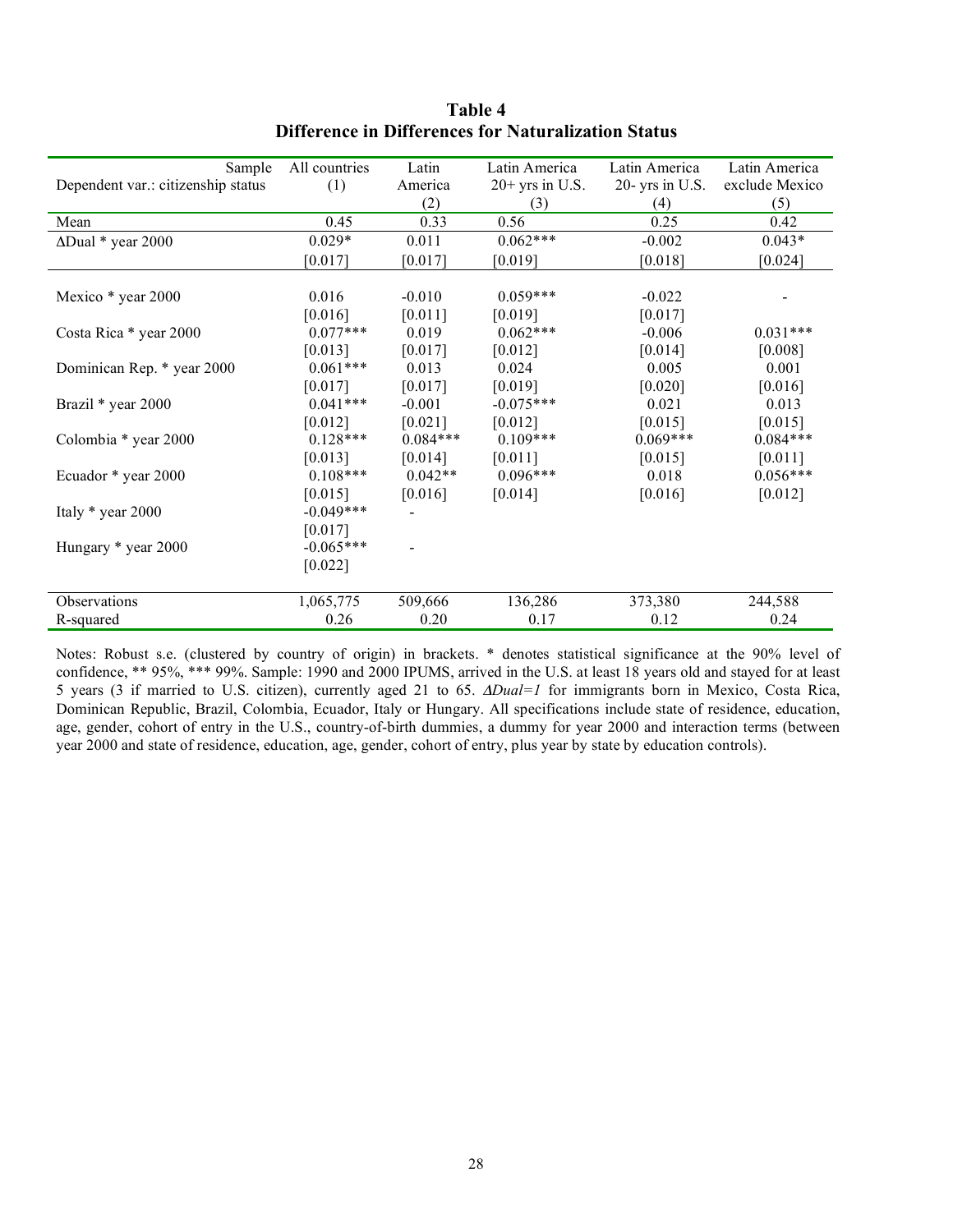| Sample                             | Latin America | Latin America     | Latin America; exclude Mexico, El Salvaldor, |            |  |  |  |
|------------------------------------|---------------|-------------------|----------------------------------------------|------------|--|--|--|
|                                    |               | 20- yrs in $U.S.$ | Guatemala, Honduras. & Nicaragua             |            |  |  |  |
| Dependent var.: citizenship status | (1)           | (2)               | (3)                                          | (4)        |  |  |  |
| divided by probability to be legal |               |                   |                                              |            |  |  |  |
| Mean                               | 0.51          | 0.40              | 0.57                                         | 0.57       |  |  |  |
| $\Delta$ Dual * year 2000          | 0.103         | 0.081             | $0.105***$                                   | $0.108***$ |  |  |  |
|                                    | [0.079]       | [0.083]           | [0.035]                                      | [0.024]    |  |  |  |
| Mexico * year 2000                 | 0.044         | 0.027             |                                              |            |  |  |  |
|                                    | [0.103]       | [0.107]           |                                              |            |  |  |  |
| Costa Rica * year 2000             | $0.183***$    | $0.158**$         | $0.098***$                                   | $0.084***$ |  |  |  |
|                                    | [0.065]       | [0.067]           | [0.008]                                      | [0.012]    |  |  |  |
| Dominican Rep. * year 2000         | $0.108*$      | $0.103*$          | 0.013                                        | $-0.004$   |  |  |  |
|                                    | [0.053]       | [0.059]           | [0.011]                                      | [0.020]    |  |  |  |
| Brazil * year 2000                 | $0.297***$    | $0.274***$        | $0.196***$                                   | $0.200***$ |  |  |  |
|                                    | [0.060]       | [0.061]           | [0.010]                                      | [0.010]    |  |  |  |
| Colombia * year 2000               | $0.228***$    | $0.205***$        | $0.150***$                                   | $0.132***$ |  |  |  |
|                                    | [0.051]       | [0.055]           | [0.006]                                      | [0.012]    |  |  |  |
| Ecuador * year 2000                | $0.229***$    | $0.189***$        | $0.142***$                                   | $0.115***$ |  |  |  |
|                                    | [0.059]       | [0.064]           | [0.007]                                      | [0.016]    |  |  |  |
| Country level controls             | NO.           | NO.               | N <sub>O</sub>                               | <b>YES</b> |  |  |  |
| Observations                       | 509,666       | 373,380           | 188,758                                      | 188,758    |  |  |  |
| R-squared                          | 0.13          | 0.08              | 0.21                                         | 0.21       |  |  |  |

**Table 5 DD for Naturalization Status; Dependent Variable Reweighted by Probability of Legal Status**

Notes: Robust s.e. (clustered by country of origin) in brackets. \* denotes statistical significance at the 90% level of confidence, \*\* 95%, \*\*\* 99%. Sample: 1990 and 2000 IPUMS, arrived in the U.S. at least 18 years old and stayed for at least 5 years (3 if married to U.S. citizen), currently aged 21 to 65.  $\Delta Dual=1$  for immigrants born in Mexico, Costa Rica, Dominican Republic, Brazil, Colombia or Ecuador. All specifications include state of residence, education, age, gender, cohort of entry in the U.S., country-of-birth dummies, a dummy for year 2000 and interaction terms (between year 2000 and state of residence, education, age, gender, cohort of entry, plus year by state by education controls). The specification in column 4 also includes naturalization and welfare participation rates in 1990 and a measure of outmigration by country of origin.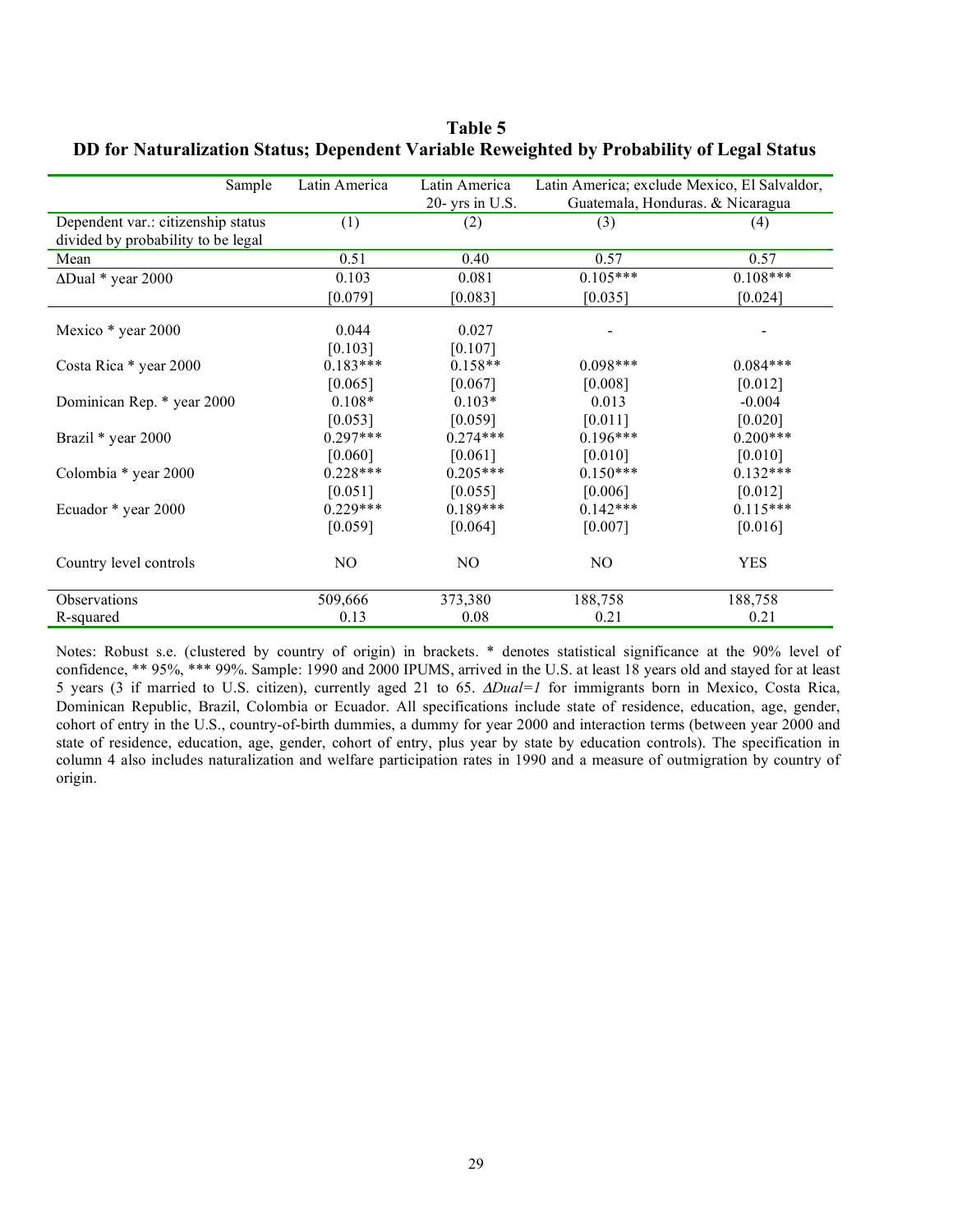| Sample                             | Latin America | Latin America     | Latin America  |
|------------------------------------|---------------|-------------------|----------------|
|                                    |               | $20+$ yrs in U.S. | exclude Mexico |
| Dependent var.: citizenship status | (1)           | (2)               | (3)            |
| $\Delta$ Dual * year 1990          | 0.012         | $-0.014$          | 0.019          |
|                                    | [0.011]       | [0.026]           | [0.015]        |
| Mexico * year 1990                 | 0.001         | 0.008             |                |
|                                    | [0.012]       | [0.030]           |                |
| Costa Rica * year 1990             | $0.053***$    | $0.068***$        | $0.041***$     |
|                                    | [0.008]       | [0.015]           | [0.006]        |
| Dominican Rep. * year 1990         | $0.017*$      | $-0.097***$       | 0.016          |
|                                    | [0.009]       | [0.016]           | [0.011]        |
| Brazil * year 1990                 | $-0.044***$   | $-0.101***$       | $-0.040***$    |
|                                    | [0.008]       | [0.014]           | [0.007]        |
| Colombia * year 1990               | $0.050***$    | $0.046***$        | $0.046***$     |
|                                    | [0.006]       | [0.013]           | [0.007]        |
| Ecuador * year 1990                | $-0.000$      | $-0.127***$       | $-0.012$       |
|                                    | [0.009]       | [0.018]           | [0.008]        |
| Observations                       | 257,176       | 55,222            | 138,028        |
| R-squared                          | 0.16          | 0.18              | 0.21           |

**Table 6 Placebo regressions: 1980-1990 Relative Change in Naturalization Rates**

Notes: Robust s.e. (clustered by country of origin) in brackets. \* denotes statistical significance at the 90% level of confidence, \*\* 95%, \*\*\* 99%. Sample: 1980 and 1990 IPUMS, arrived in the U.S. at least 18 years old and stayed for at least 5 years (3 if married to U.S. citizen), currently aged 21 to 65.  $\Delta Dual=1$  for immigrants born in Mexico, Costa Rica, Dominican Republic, Brazil, Colombia or Ecuador. All specifications include state of residence, education, age, gender, cohort of entry in the U.S., country-of-birth dummies, a dummy for year 2000 and interaction terms (between year 2000 and state of residence, education, age, gender, cohort of entry, plus year by state by education controls).